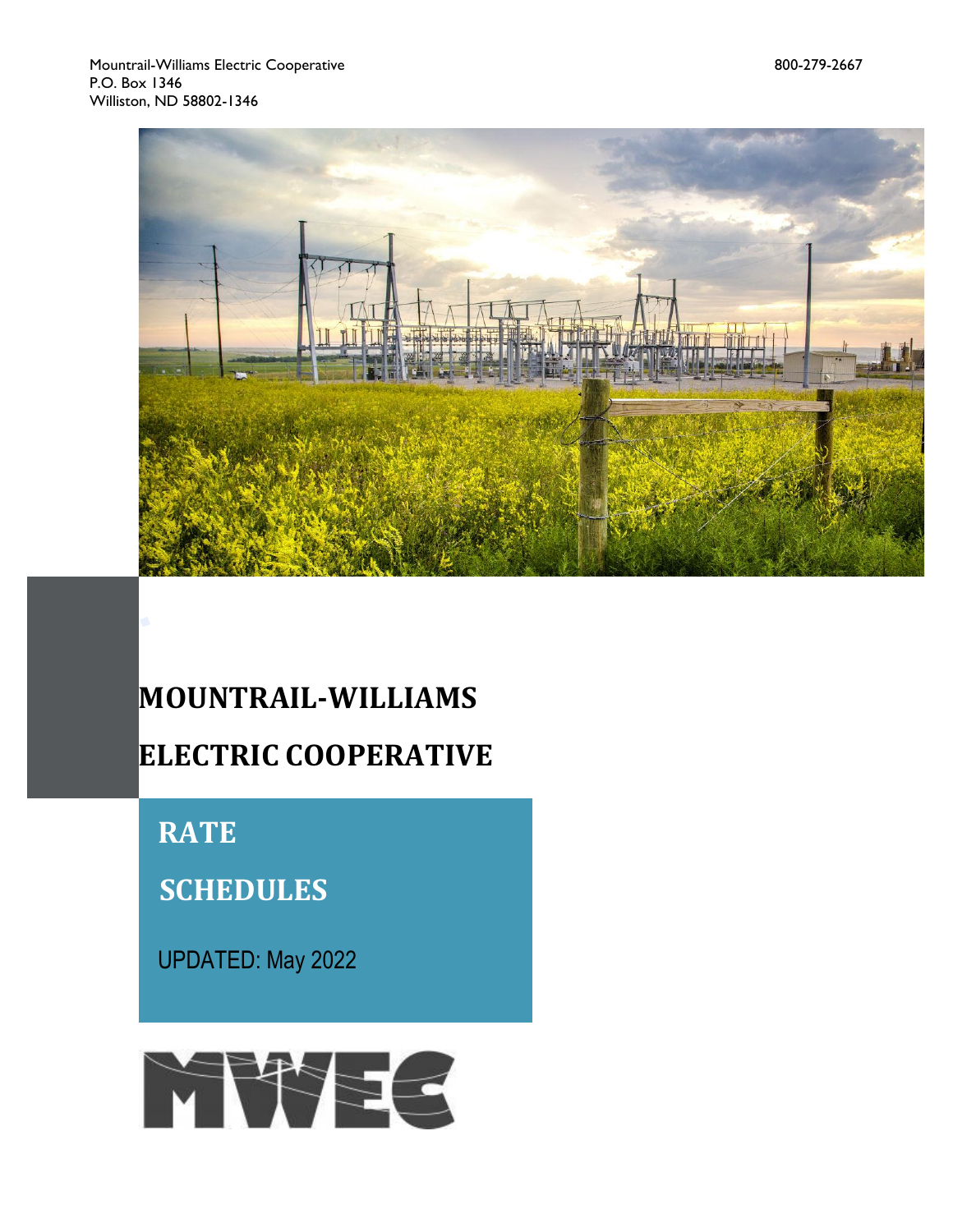# **CONTENTS**

| RATE SCHEDULE "A-NT-1": GENERAL SERVICE SINGLE PHASE - CITY OF NEW TOWN5     |
|------------------------------------------------------------------------------|
|                                                                              |
| RATE SCHEDULE "C-1": COMMERCIAL SINGLE PHASE/THREE PHASE LESS THAN 50 KVA  9 |
| RATE SCHEDULE "C-2": COMMERCIAL THREE PHASE 50 KVA OR MORE  11               |
| RATE SCHEDULE "C-2A": COMMERCIAL THREE PHASE 1000 KVA OR MORE 13             |
|                                                                              |
|                                                                              |
|                                                                              |
| RATE SCHEDULE "C-GE-1": COMMERCIAL GRAIN ELEVATORS/TERMINALS22               |
|                                                                              |
|                                                                              |
|                                                                              |
|                                                                              |
|                                                                              |
|                                                                              |
|                                                                              |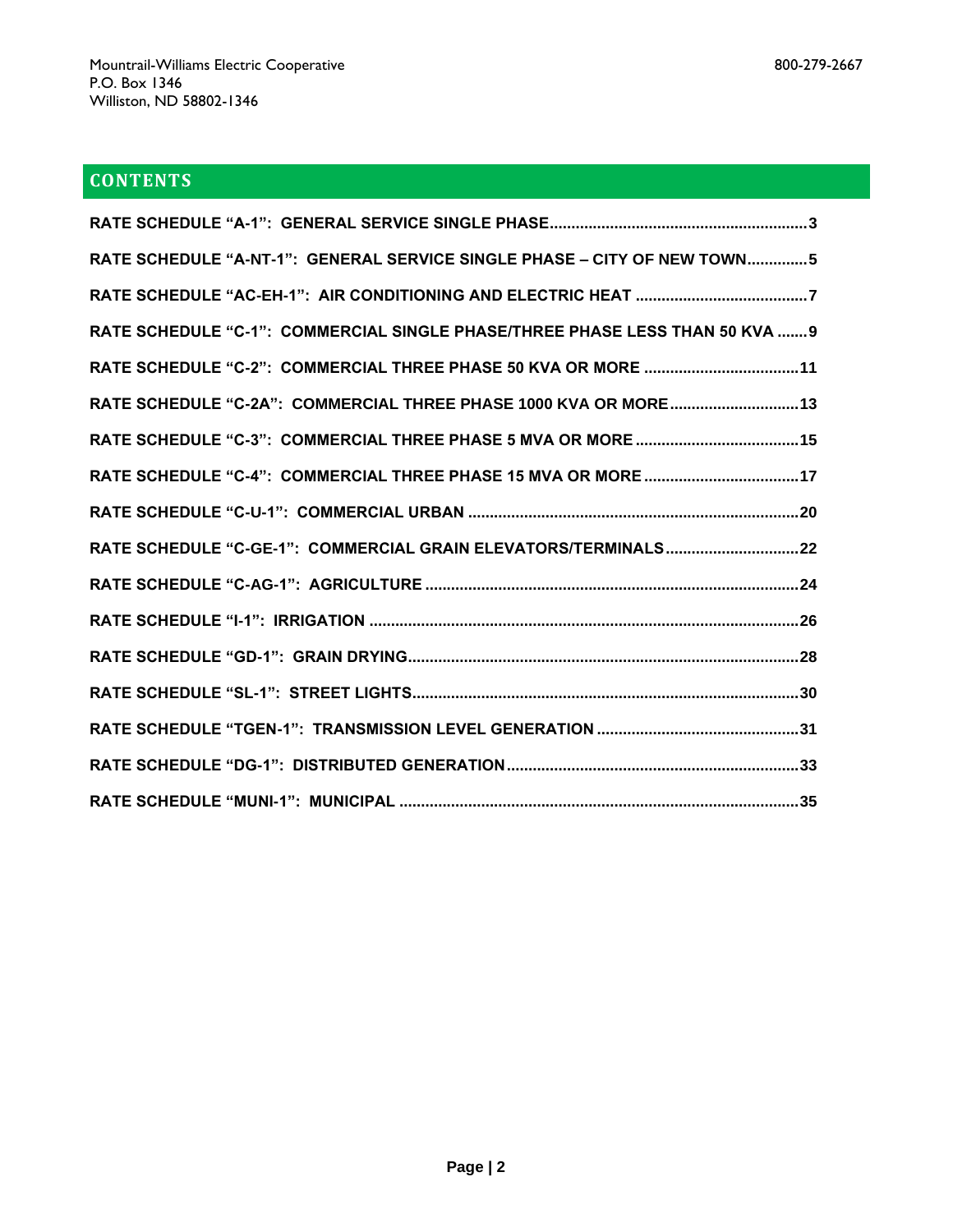# <span id="page-2-0"></span>**RATE SCHEDULE "A-1": GENERAL SERVICE SINGLE PHASE**

**CLASS OF SERVICE:** General Service, single phase.

#### **RATE CLASS**: 01, 07, 09, 60

#### AVAILABILITY

Available for service on a monthly basis for single-phase non-commercial, and will be subject to the established policies and regulations of the Cooperative.

#### CONDITIONS OF SERVICE

All wiring, poles, lines and other electrical equipment beyond the metering point shall be considered to be the Consumer's system and shall be furnished and maintained by the Consumer.

Details of the Cooperative's Conditions of Service are found in the Technical Standards and Requirements document.

The power supplier is rendered safe and harmless from liability for injury or damage resulting from usage or compliance with any of the terms of this rate.

#### CHARACTER OF SERVICE

Alternating current 60 Hertz, single phase, 120/240 volts.

## RATE PER MONTH

**Base Charge**: \$9.00 per month

# **Energy Charge:**

- First 1,200 KWH per month: 8.4 cents per KWH
- Over 1,200 KWH per month: 7.2 cents per KWH

#### MINIMUM MONTHLY CHARGE

Minimum monthly charge under the above rate shall be the base charge plus required additional capacity charge and/or aid to construction facility charge.

# CAPACITY CHARGE

A capacity charge shall be \$0.50 for each additional KVA of transformer capacity required in excess of 15 KVA. If the initially requested transformer KVA capacity is to be lowered by request, the consumer agrees to pay the cost for labor and overhead expenses for the requested facilities (transformers and metering) unless it is determined by the Cooperative that it is feasible to leave the existing transformers and facilities in place.

#### AID TO CONSTRUCTION

If applicable, an Aid to Construction charge will be assessed according to the Line Extension Policy.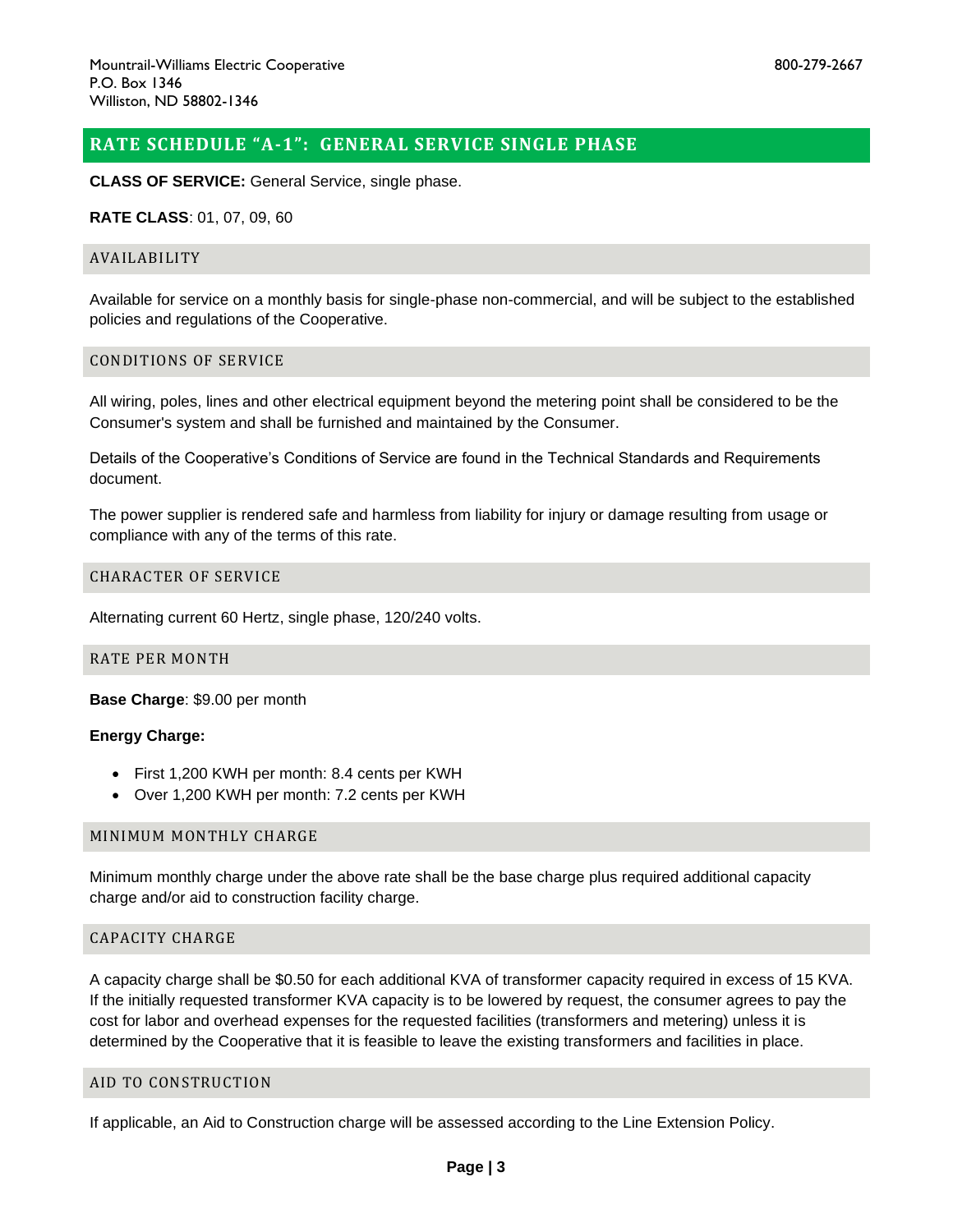# PAYMENT TERMS AND CONDITIONS

The above rate is net and due on or before the delinquent date printed on the current months billing, plus taxes. Payments to be made and service will be provided in accordance with applicable policies adopted by the Board of Directors.

# RATE ADJUSTMENTS

Rate adjustments, upward or downward, reflecting power costs, tax changes, changing economic conditions, and other costs will be made by the Board of Directors to keep the Cooperative in a sound financial condition.

This rate schedule supersedes rate schedules dated prior to 1/1/2021.

Effective Date: 1/1/2021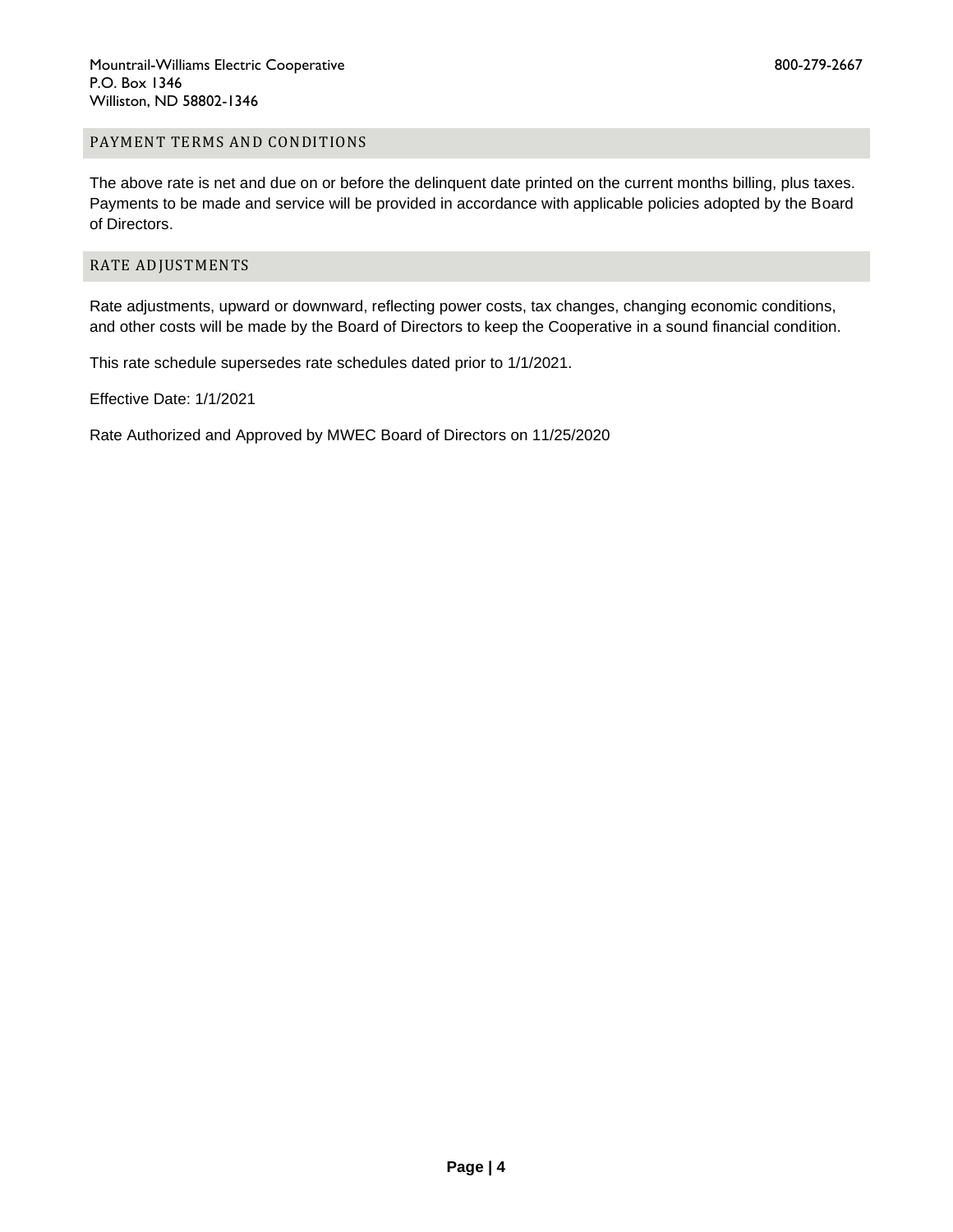# <span id="page-4-0"></span>**RATE SCHEDULE "A-NT-1": GENERAL SERVICE SINGLE PHASE – CITY OF NEW TOWN**

**CLASS OF SERVICE:** General Service, single phase, City of New Town.

#### **RATE CLASS**: 220, 235, 281

#### AVAILABILITY

Available for services on a monthly basis in the City of New Town for all single phase, non-commercial and will be subject to the established policies and regulations of the Cooperative.

#### CONDITIONS OF SERVICE

All wiring, poles, lines and other electrical equipment beyond the metering point shall be considered to be the Consumer's system and shall be furnished and maintained by the Consumer.

Details of the Cooperative's Conditions of Service are found in the Technical Standards and Requirements document.

The power supplier is rendered safe and harmless from liability for injury or damage resulting from usage or compliance with any of the terms of this rate.

## CHARACTER OF SERVICE

Alternating current 60 Hertz, single phase, 120/240 volts.

# RATE PER MONTH

# **Base Charge:** \$4.00 per month

# **Energy Charge:**

- First 1,200 KWH per month: 8.4 cents per KWH
- Over 1,200 KWH per month: 7.2 cents per KWH

#### MINIMUM MONTHLY CHARGE

Minimum monthly charge under the above rate shall be the base charge plus required additional capacity charge and/or aid to construction facility charge.

# AID TO CONSTRUCTION

If applicable, an Aid to Construction charge will be assessed according to the Line Extension Policy.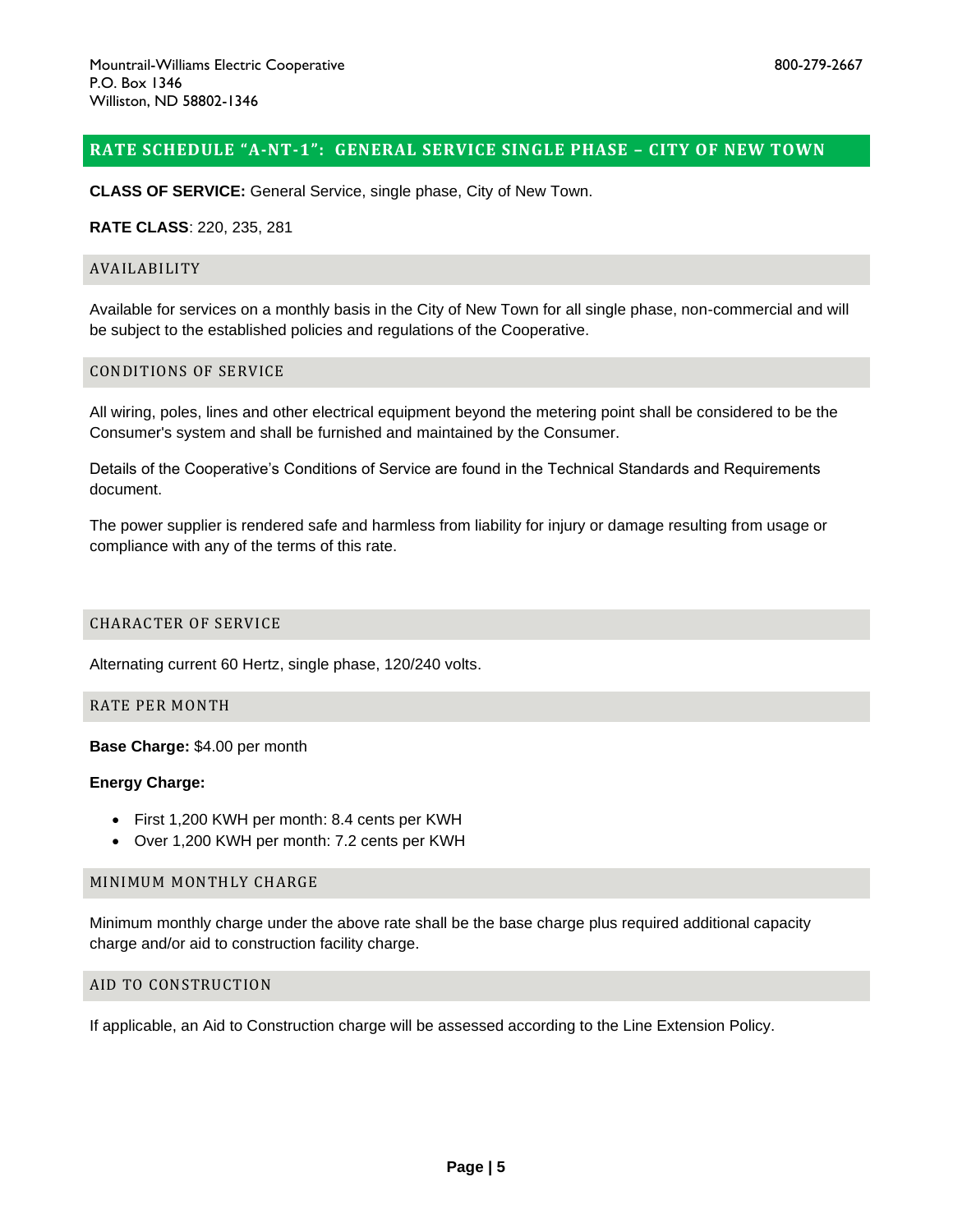# PAYMENT TERMS AND CONDITIONS

The above rate is net and due on or before the delinquent date printed on the current months billing, plus taxes. Payments to be made and service will be provided in accordance with applicable policies adopted by the Board of Directors.

# RATE ADJUSTMENTS

Rate adjustments, upward or downward, reflecting power costs, tax changes, changing economic conditions and other costs will be made by the Board of Directors to keep the Cooperative in a sound financial condition.

This rate schedule supersedes rate schedules dated prior to 1/1/2021.

Effective Date: 1/1/2021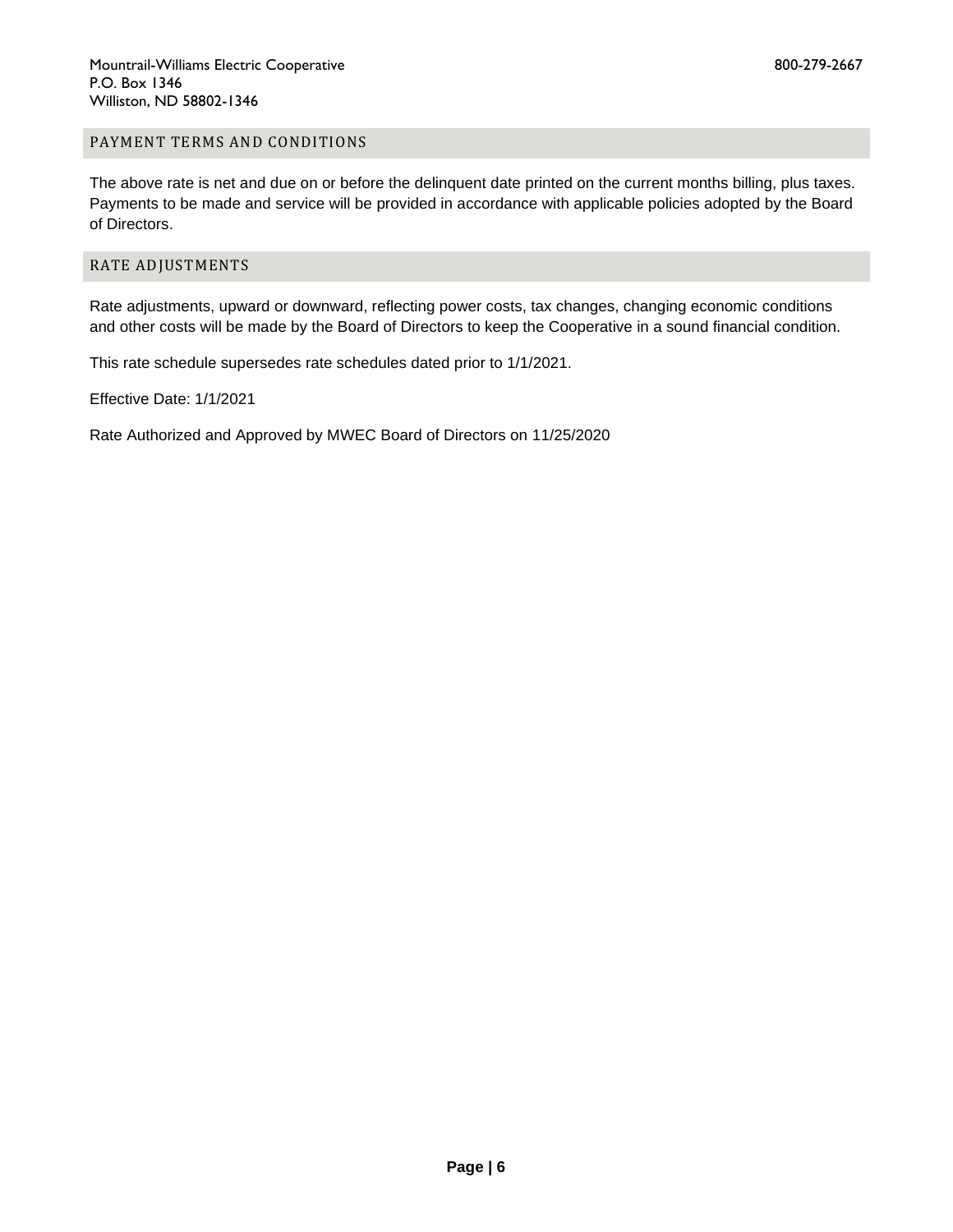# <span id="page-6-0"></span>**RATE SCHEDULE "AC-EH-1": AIR CONDITIONING AND ELECTRIC HEAT**

**CLASS OF SERVICE:** Air conditioning and Electric Heat Rate.

**RATE CLASS:** 70, 90, 92, 221, 224, 239, 242, 275, 276, 277

## AVAILABILITY

Available to Mountrail-Williams Electric residential and commercial consumers with electrical loads meeting conditions of services. Consumer must also purchase all energy used on the premises from the Cooperative to qualify for this incentive rate, except on a temporary basis due to a power outage. Only energy metered in billing periods as outlined below, qualify for this incentive rate. These rates are subject to the established policies and regulations of the Cooperative.

#### CONDITIONS OF SERVICE

The consumer's electric heating and air conditioning installation must be a permanent electric resistance and/or a heat pump heating system. The heating must be all electric or, if not, the electric heat load must be a minimum of 8 KW.

The system will be metered and controlled separately from regular service. Mountrail-Williams Electric will furnish the metering equipment. The qualifying consumer will furnish, and have installed at their expense, any wiring necessary to permit the sub-metering of the electric heat and air conditioning load.

All wiring, poles, lines and other electrical equipment beyond the metering point shall be considered to be the consumer's system and shall be furnished and maintained by the consumer, the exception being the metering equipment which will be the responsibility of the Cooperative.

Mountrail-Williams Electric and its power supplier reserve the right to inspect all heat and air conditioning and associated metering installation.

Details of the Cooperative's Conditions of Service are found in the Technical Standards and Requirements document.

The power supplier is rendered safe and harmless from liability for injury or damage resulting from usage or compliance with any of the terms of this rate.

# CHARACTER OF SERVICE

Alternating current 60 Hertz, single phase, 120/240 volts.

#### RATE PER MONTH

For all electric energy registered on the meter in the **billing period of May through September**: 4.3 cents per KWH.

For all electric energy registered on the meter in the **billing period of October through April**: 3.8 cents per KWH.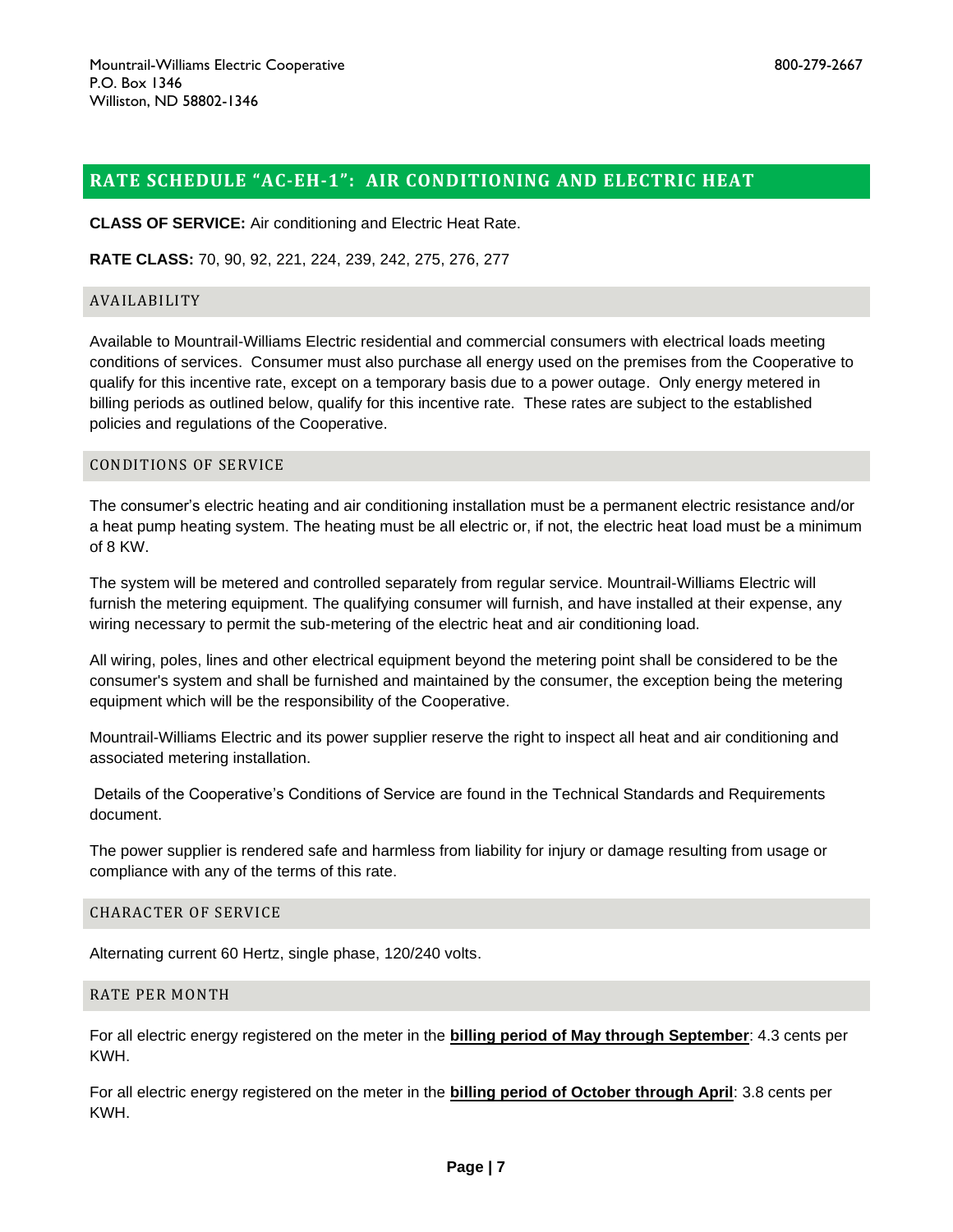# PAYMENT TERMS AND CONDITIONS

The above rate is net and due on or before the delinquent date printed on the current months billing, plus taxes. Payments to be made and service will be provided in accordance with applicable policies adopted by the Board of Directors.

# RATE ADJUSTMENTS

Rate adjustments, upward or downward, reflecting power costs, tax changes, changing economic conditions, and other costs will be made by the Board of Directors to keep the Cooperative in a sound financial condition.

This rate schedule supersedes rate schedules dated prior to 5/1/2022.

Effective Date: 5/1/2022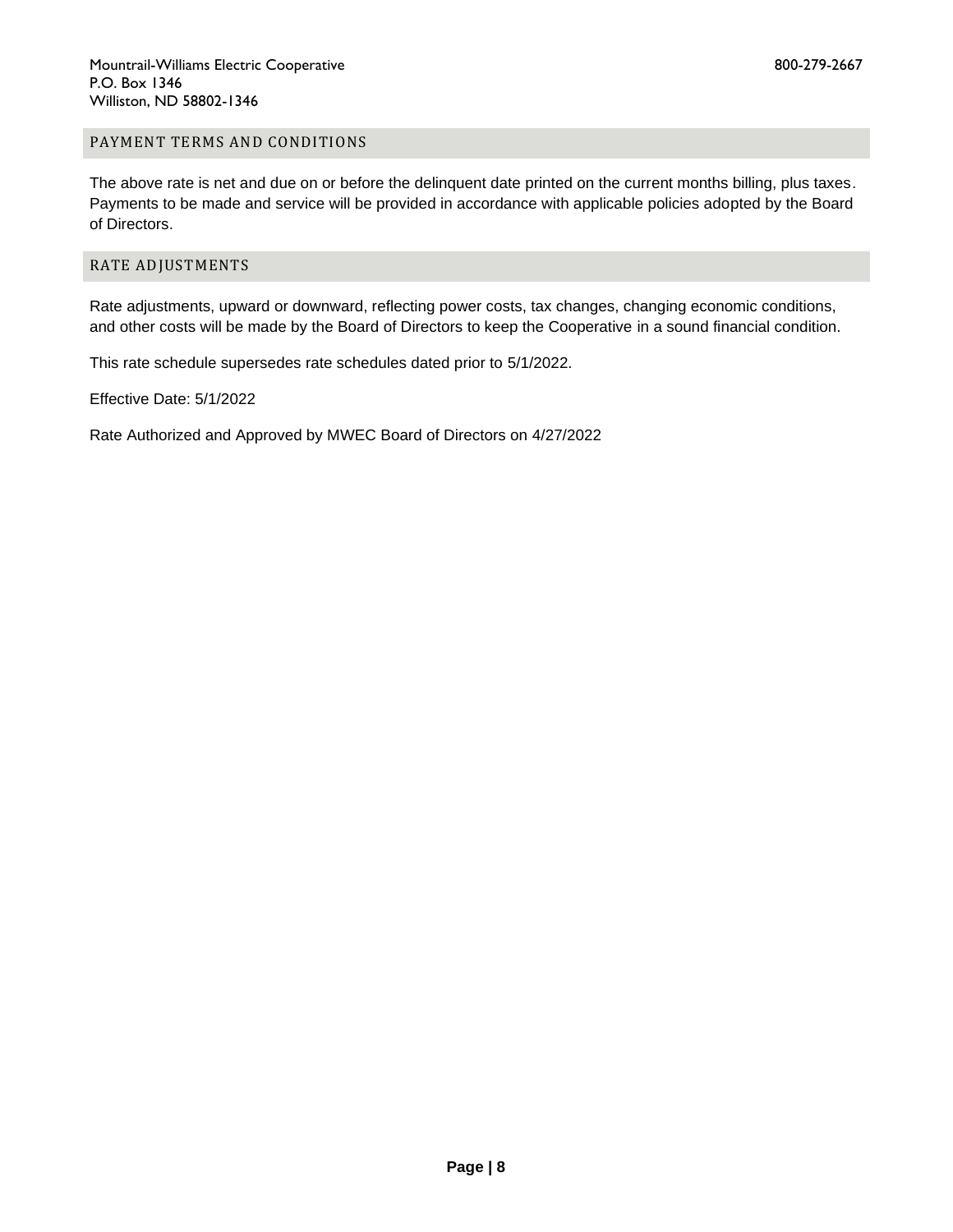# <span id="page-8-0"></span>**RATE SCHEDULE "C-1": COMMERCIAL SINGLE PHASE/THREE PHASE LESS THAN 50 KVA**

**CLASS OF SERVICE:** Commercial general service, single/three phase service of 50 KW or less and less than 50 KVA installed capacity.

# **RATE CLASS:** 10, 11, 15, 17

#### AVAILABILITY

Available for service on a monthly basis for small commercial consumers for purposes other than irrigation and agricultural farm services. Line conversion for this service will be in accordance with the Cooperative's Line Extension Policy. This rate is subject to the established policies and regulations of the Cooperative.

# CONDITIONS OF SERVICE

All wiring, poles, lines, other electrical and motor protective equipment beyond the metering point, shall be considered the distribution system of the consumer and shall be furnished and maintained by the consumer.

The consumer shall at all times operate its electrical equipment in such a manner that will not cause a safety hazard, endanger the power supplier's facilities, or disturb or degrade service to other cooperative consumers.

Details of the Cooperative's Conditions of Service are found in the Technical Standards and Requirements document.

The power supplier is rendered safe and harmless from liability for injury or damage resulting from usage or compliance with any of the terms of this rate.

#### CHARACTER OF SERVICE

Alternating current 60 Hertz, 120/240, 120/208, 277/480 voltage combinations, single or three phase.

# RATE PER MONTH

**RATE CLASS:** (10) Single phase of less than or equal to 25 KVA installed capacity.

**Base Charge**: \$15.00 per month **Energy Charge:**

- First 1,200 KWH per month: 9.2 cents per KWH
- Over 1,200 KWH per month: 7.9 cents per KWH

**RATE CLASS:** (15) Single phase of greater than 25 KVA; (11, 17) Three phase of less than 50 KVA

**Base Charge**: \$40.00 per month **Demand Charge**: \$15.00 per Kilowatt of measured demand per month, plus **Energy Charge**: All kilowatt hours: 6.5 cents per KWH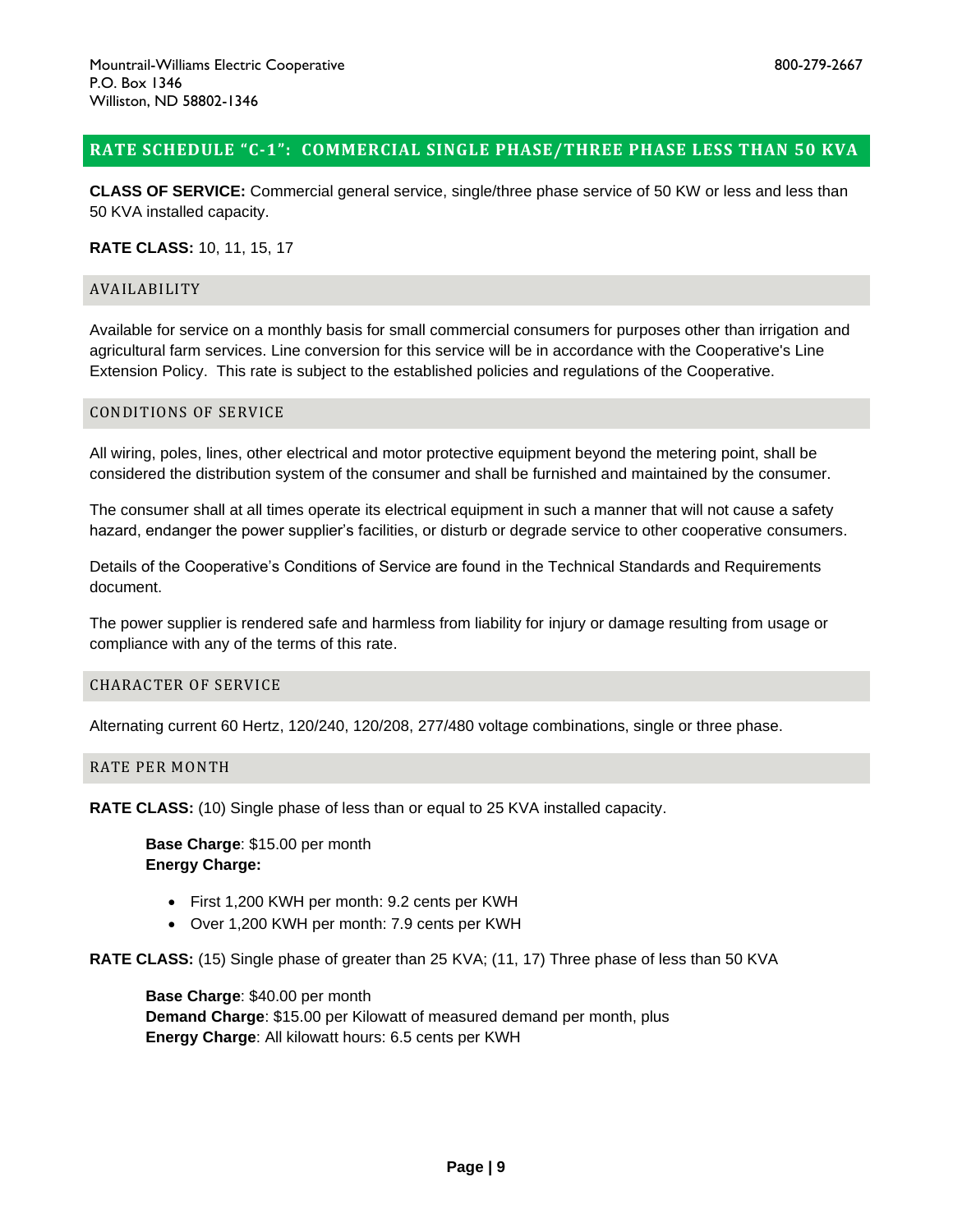#### MINIMUM MONTHLY CHARGE

Minimum monthly charge under the above rate shall be the base charge plus required additional capacity charge and/or aid to construction facility charge.

#### CAPACITY CHARGE

A capacity charge shall be \$0.50 for each additional KVA of transformer capacity required in excess of allowed KVA. If the initially requested transformer KVA capacity is to be lowered by request, the consumer agrees to pay the cost for labor and overhead expenses for the requested facilities (transformers and metering) unless it is determined by the Cooperative that it is feasible to leave the existing transformers and facilities in place.

#### AID TO CONSTRUCTION

If applicable, an Aid to Construction charge will be assessed according to the Line Extension Policy.

#### PAYMENT TERMS AND CONDITIONS

The above rate is net and due on or before the delinquent date printed on the current months billing, plus taxes. Payments to be made and service will be provided in accordance with applicable policies adopted by the Board of Directors.

#### RATE ADJUSTMENTS

Rate adjustments, upward or downward, reflecting power costs, tax changes, changing economic conditions, and other costs will be made by the Board of Directors to keep the Cooperative in a sound financial condition.

#### MISCELLANEOUS

The patron having selected one schedule will continue to be billed under such schedule for not less than 12 consecutive months unless there should be a material and permanent change in the patron's use of service. The Cooperative reserves the right to limit the load on this schedule.

This rate schedule supersedes rate schedules dated prior to 1/1/2021.

Effective Date: 1/1/2021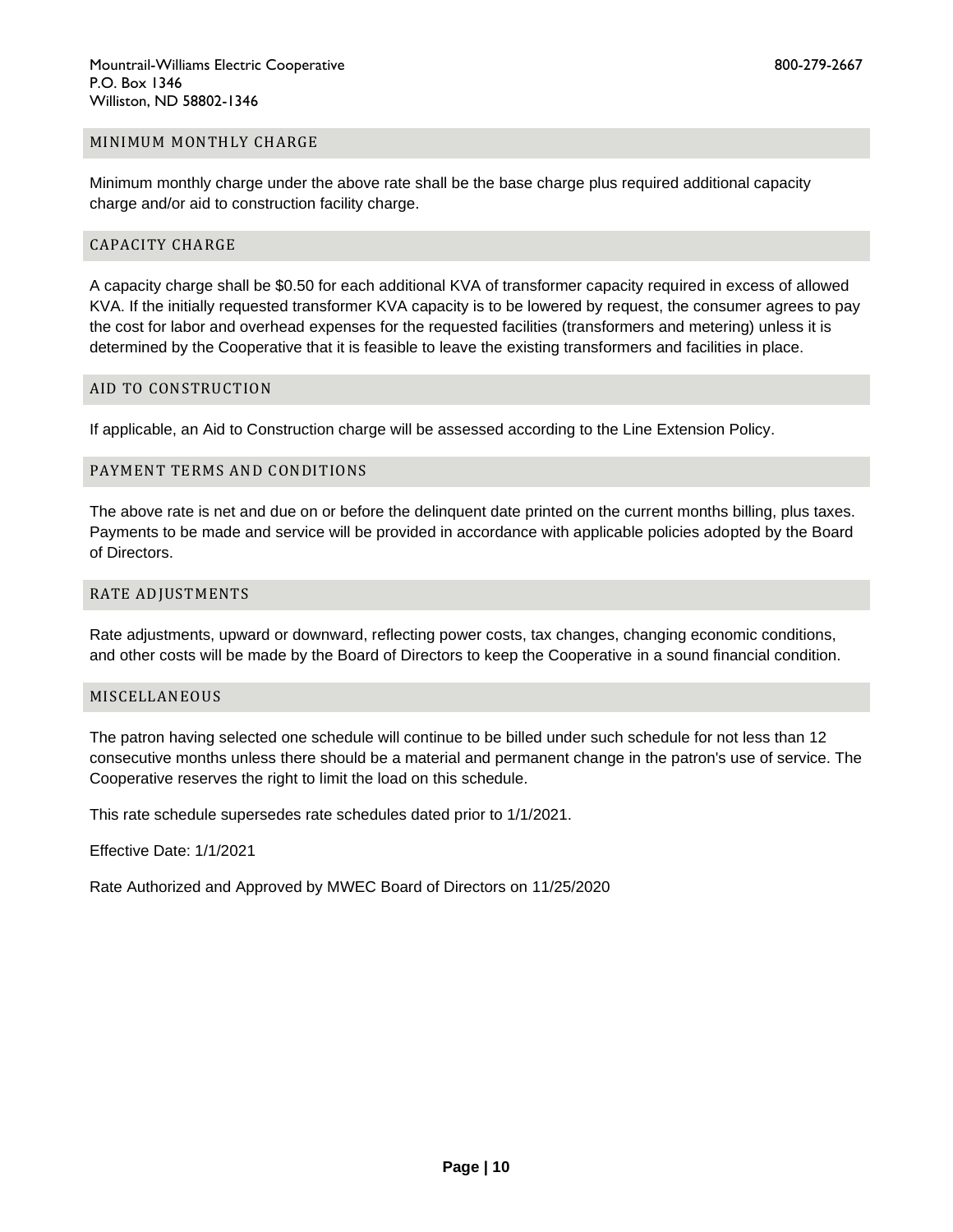# <span id="page-10-0"></span>**RATE SCHEDULE "C-2": COMMERCIAL THREE PHASE 50 KVA OR MORE**

**CLASS OF SERVICE:** Large Commercial and Industrial. Three phase service of 50 KW or more; or 50 KVA or more installed capacity.

**RATE CLASS:** 50, 51

#### AVAILABILITY

Available for service on a monthly basis for commercial consumers for purposes other than irrigation and agricultural farm services. This schedule will only be made available where it is to the mutual advantage of the Cooperative and Consumer to more feasibly serve large loads that cannot be served by single phase and where three phase is readily available. Line conversion for this service will be in accordance with the Cooperative's Line Extension Policy. This rate is subject to the established policies and regulations of the Cooperative.

#### CONDITIONS OF SERVICE

All wiring, poles, lines, other electrical and motor protective equipment beyond the metering point, shall be considered the distribution system of the consumer and shall be furnished and maintained by the consumer.

The consumer shall at all times operate its electrical equipment in such a manner that will not cause a safety hazard, endanger the power supplier's facilities, or disturb or degrade service to other cooperative consumers.

Details of the Cooperative's Conditions of Service are found in the Technical Standards and Requirements document.

The power supplier is rendered safe and harmless from liability for injury or damage resulting from usage or compliance with any of the terms of this rate.

# CHARACTER OF SERVICE

Alternating current 60 Hertz, three phase, primary or secondary voltage delivery as desired of 120/240, 120/208, 277/480, 240/480.

# RATE PER MONTH

**Base Charge**: \$50.00 per month

**Demand Charge**: \$16.74 per kilowatt of demand per month, plus

**Energy Charge**: All kilowatt hours: 4.56 cents per KWH

### MINIMUM MONTHLY CHARGE

Minimum monthly charge under the above rate shall be the base charge plus required additional capacity charge and/or aid to construction facility charge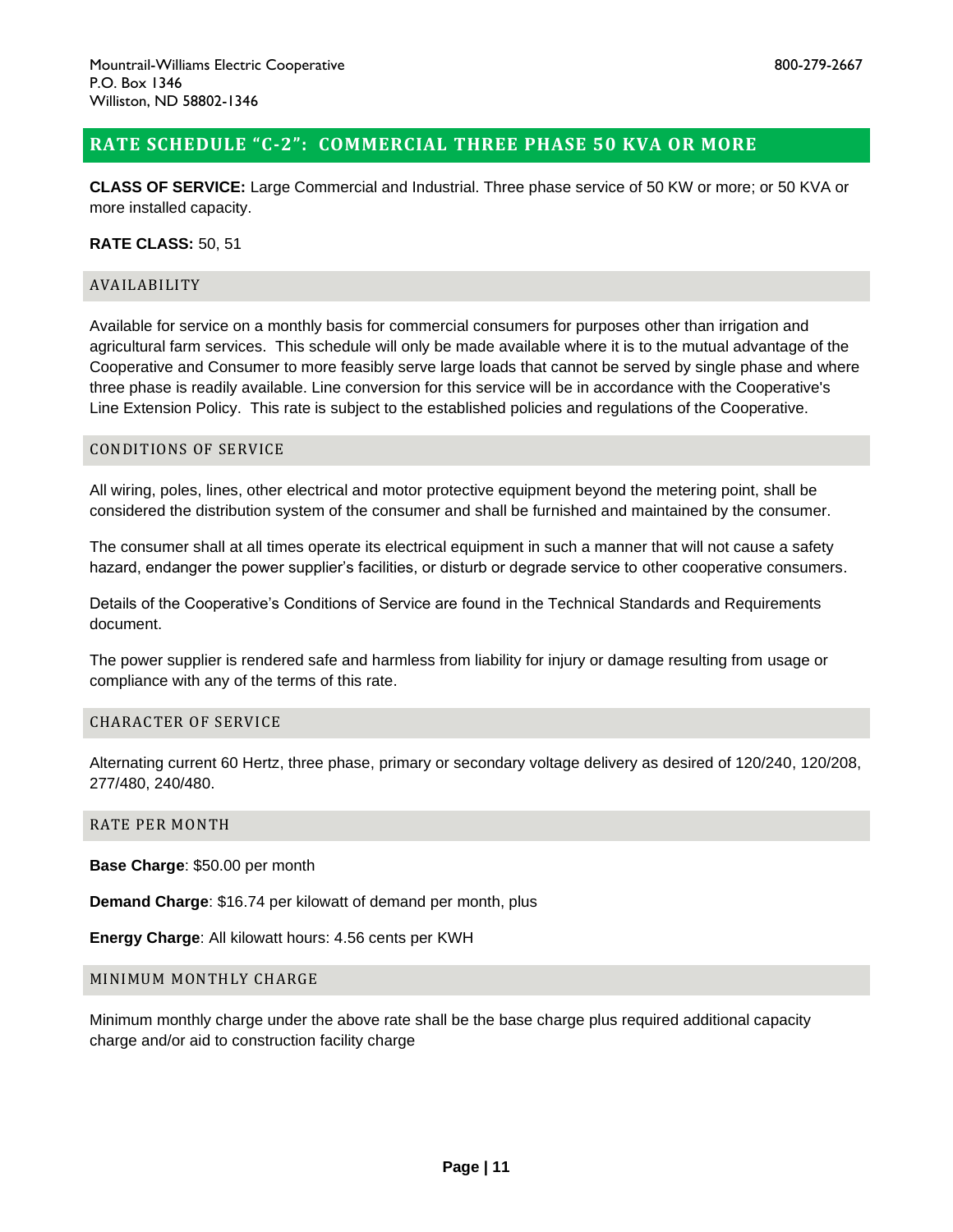# CAPACITY CHARGE

A capacity charge shall be \$0.50 for each additional KVA of transformer capacity required in excess of 50 KVA. If the initially requested transformer KVA capacity is to be lowered by request, the consumer agrees to pay the cost for labor and overhead expenses for the requested facilities (transformers and metering) unless it is determined by the Cooperative that it is feasible to leave the existing transformers and facilities in place. (Transformers provided on location by the consumer will be subject to the additional monthly capacity charge.)

#### AID TO CONSTRUCTION

If applicable, an Aid to Construction charge will be assessed according to the Line Extension Policy.

# PAYMENT TERMS AND CONDITIONS

The above rate is net and due on or before the delinquent date printed on the current months billing, plus taxes. Payments to be made and service will be provided in accordance with applicable policies adopted by the Board of Directors.

#### RATE ADJUSTMENTS

Rate adjustments, upward or downward, reflecting power costs, tax changes, changing economic conditions, and other costs will be made by the Board of Directors to keep the Cooperative in a sound financial condition.

#### MISCELLANEOUS

The patron having selected one schedule will continue to be billed under such schedule for not less than 12 consecutive months unless there should be a material and permanent change in the patron's use of service. The Cooperative reserves the right to limit the load on this schedule.

This rate schedule supersedes rate schedules dated prior to 1/1/2021.

Effective Date: 1/1/2021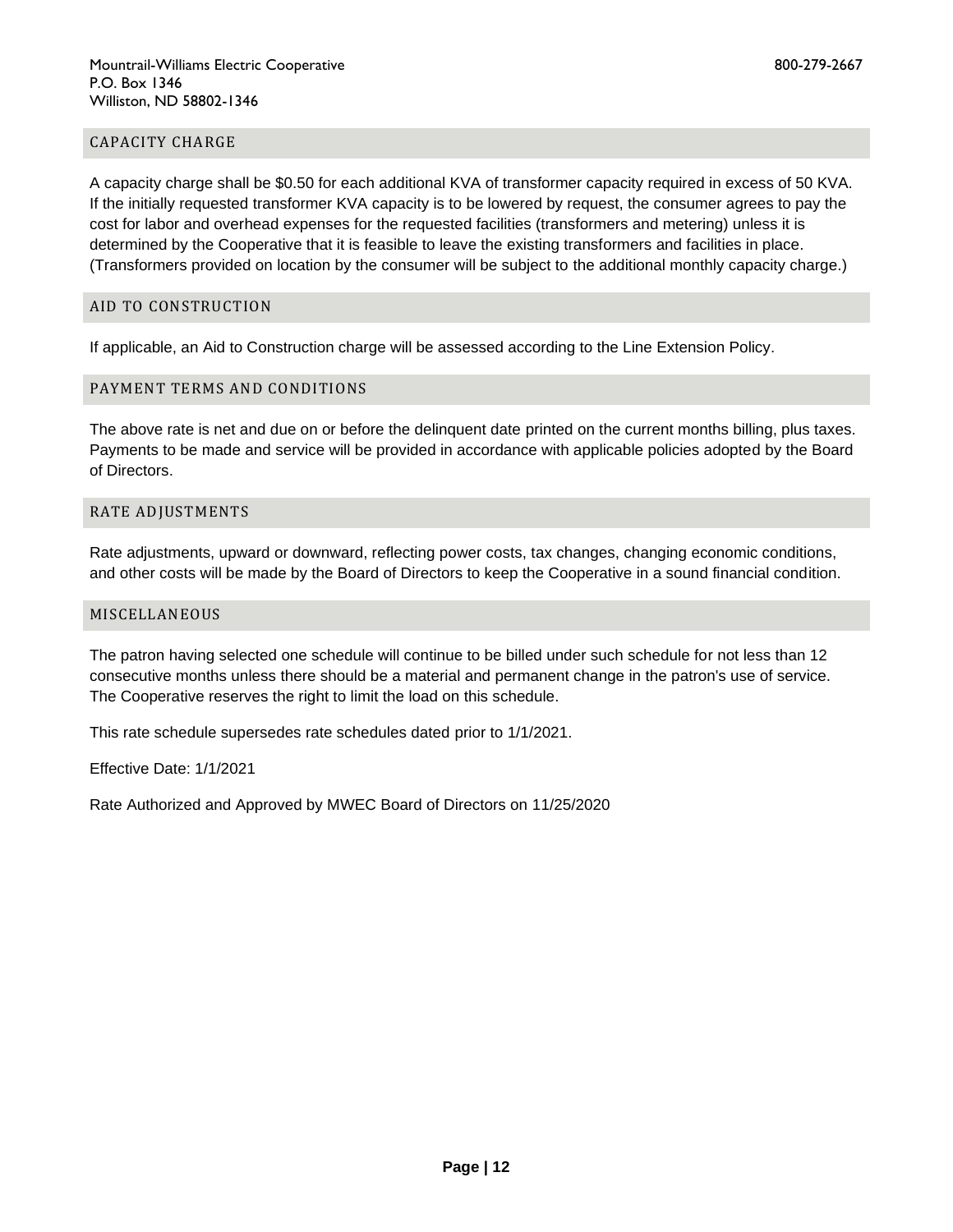# <span id="page-12-0"></span>**RATE SCHEDULE "C-2A": COMMERCIAL THREE PHASE 1000 KVA OR MORE**

**CLASS OF SERVICE:** Large Commercial and Industrial. Three phase service of 1000 KW or more; or 1000 KVA or more installed capacity.

# **RATE CLASS:** 64

# AVAILABILITY

Available for service on a monthly basis for commercial consumers for purposes other than irrigation and agricultural farm services. This schedule will only be made available where it is to the mutual advantage of the Cooperative and Consumer to more feasibly serve large loads that cannot be served by single phase and where three phase is readily available. Line conversion for this service will be in accordance with the Cooperative's Line Extension Policy. This rate is subject to the established policies and regulations of the Cooperative.

#### CONDITIONS OF SERVICE

All wiring, poles, lines, other electrical and motor protective equipment beyond the metering point, shall be considered the distribution system of the consumer and shall be furnished and maintained by the consumer.

The consumer shall at all times operate its electrical equipment in such a manner that will not cause a safety hazard, endanger the power supplier's facilities, or disturb or degrade service to other cooperative consumers.

Details of the Cooperative's Conditions of Service are found in the Technical Standards and Requirements document.

The power supplier is rendered safe and harmless from liability for injury or damage resulting from usage or compliance with any of the terms of this rate.

# CHARACTER OF SERVICE

Alternating current 60 Hertz, three phase, primary or secondary voltage delivery as desired of 120/240, 120/208, 277/480, 240/480.

# RATE PER MONTH

**Base Charge**: \$50.00 per month

**Demand Charge**: \$16.74 per kilowatt of demand per month, plus

**Energy Charge**: All kilowatt hours: 4.56 cents per KWH

### MINIMUM MONTHLY CHARGE

Minimum monthly charge under the above rate shall be the base charge plus required additional capacity charge and/or aid to construction facility charge.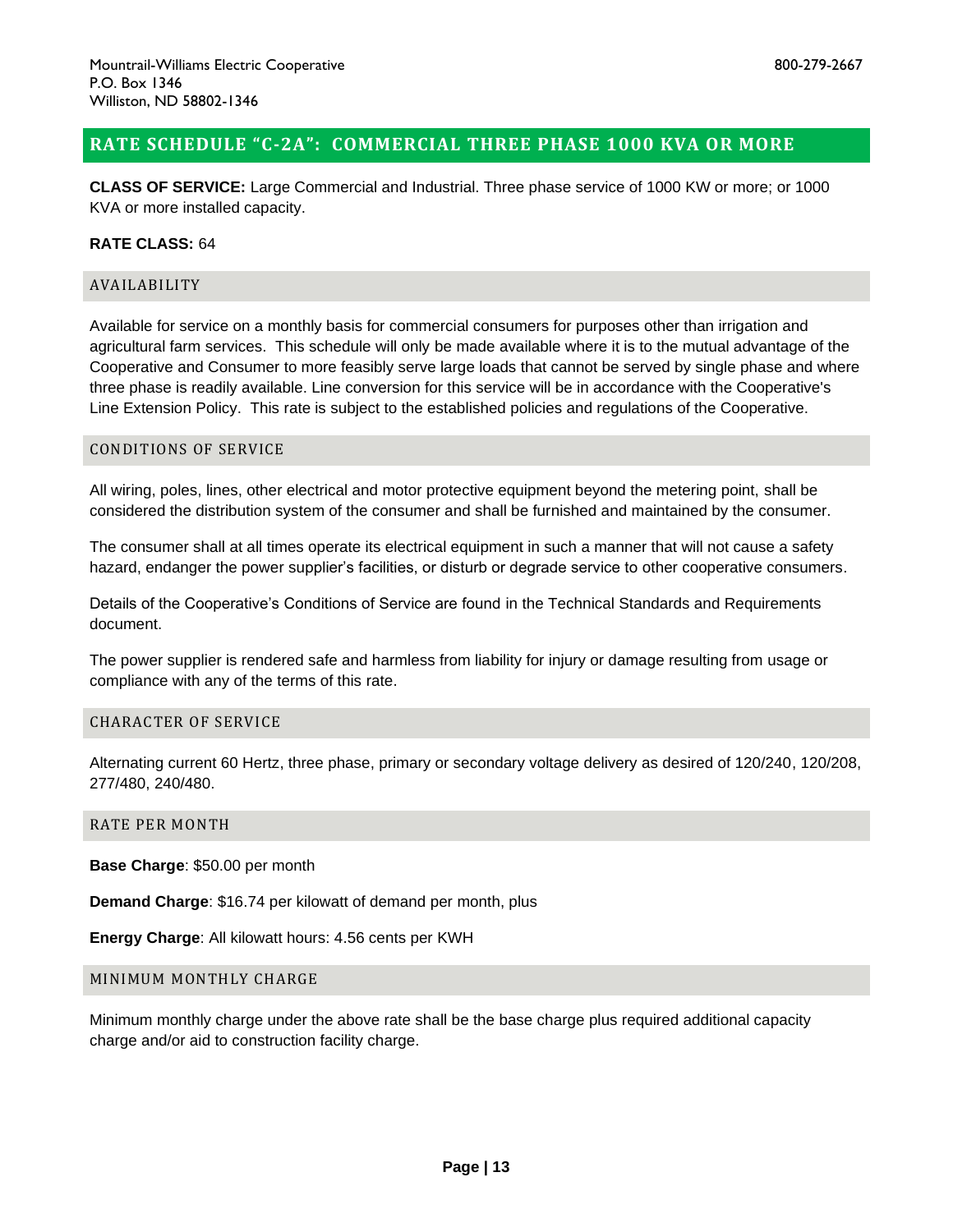# CAPACITY CHARGE

A capacity charge shall be \$0.50 for each additional KVA of transformer capacity required in excess of 50 KVA. If the initially requested transformer KVA capacity is to be lowered by request, the consumer agrees to pay the cost for labor and overhead expenses for the requested facilities (transformers and metering) unless it is determined by the Cooperative that it is feasible to leave the existing transformers and facilities in place. (Transformers provided on location by the consumer will be subject to the additional monthly capacity charge.)

# AID TO CONSTRUCTION

If applicable, an Aid to Construction charge will be assessed according to the Line Extension Policy.

# PAYMENT TERMS AND CONDITIONS

The above rate is net and due on or before the delinquent date printed on the current months billing, plus taxes. Payments to be made and service will be provided in accordance with applicable policies adopted by the Board of Directors.

#### RATE ADJUSTMENTS

Rate adjustments, upward or downward, reflecting power costs, tax changes, changing economic conditions, and other costs will be made by the Board of Directors to keep the Cooperative in a sound financial condition.

#### MISCELLANEOUS

The patron having selected one schedule will continue to be billed under such schedule for not less than 12 consecutive months unless there should be a material and permanent change in the patron's use of service. The Cooperative reserves the right to limit the load on this schedule.

This rate schedule supersedes rate schedules dated prior to 1/1/2021.

Effective Date: 1/1/2021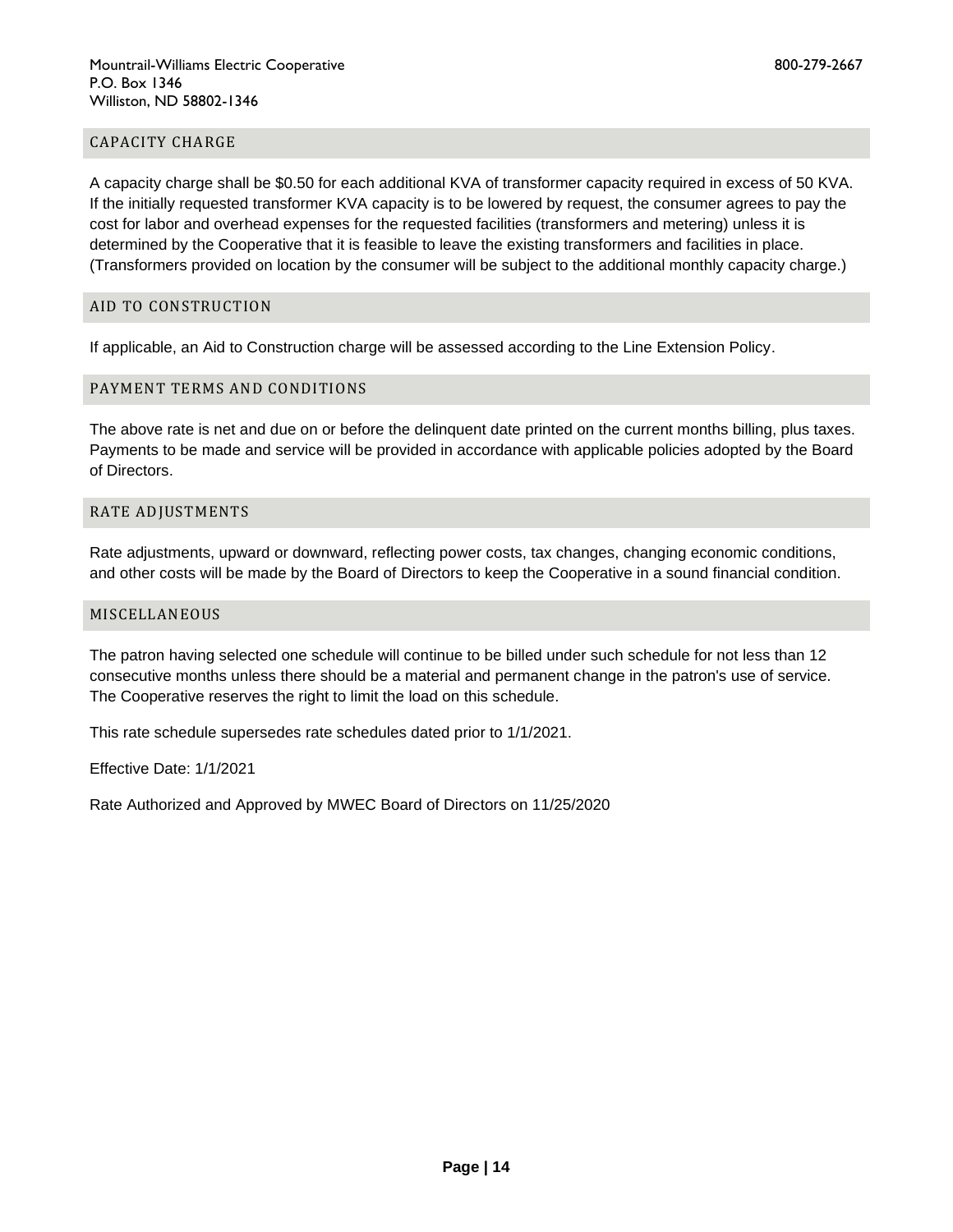# <span id="page-14-0"></span>**RATE SCHEDULE "C-3": COMMERCIAL THREE PHASE 5 MVA OR MORE**

**CLASS OF SERVICE:** Large Commercial and Industrial. Three phase service with billing demand of 2,500 KW or more, installed capacity of 5 MVA, and a load factor of 50% or more.

# **RATE CLASS:** 54A

# AVAILABILITY

Available for service on a monthly basis for commercial consumers for purposes other than irrigation and agricultural farm services. This schedule will only be made available where it is to the mutual advantage of the Cooperative and Consumer to more feasibly serve large loads that cannot be served by single phase and where three phase is readily available. Line conversion for this service will be in accordance with the Cooperative's Line Extension Policy. This rate is subject to the established policies and regulations of the Cooperative.

#### CONDITIONS OF SERVICE

All wiring, poles, lines, other electrical and motor protective equipment beyond the metering point, shall be considered the distribution system of the consumer and shall be furnished and maintained by the consumer.

The consumer shall at all times operate its electrical equipment in such a manner that will not cause a safety hazard, endanger the power supplier's facilities, or disturb or degrade service to other cooperative consumers.

Details of the Cooperative's Conditions of Service are found in the Technical Standards and Requirements document.

The power supplier is rendered safe and harmless from liability for injury or damage resulting from usage or compliance with any of the terms of this rate.

# CHARACTER OF SERVICE

Alternating current 60 Hertz, secondary or primary voltage delivery per Agreement.

# RATE PER MONTH

**Base Charge:** \$50.00 per month

**Facility Charge:** To be determined on a case-by-case basis dependent upon plant investment costs incurred to serve consumer. An amount charged each month for any class of utility service provided to a consumer for the actual, project funded amount remaining as a construction balance, minus any aid to construction, plus 1% over current cooperative cost of money, not to exceed a ten year recovery, plus:

**Demand Charge:** \$16.74 per KW of metered demand per month

• This charge for the rate at which energy is used is applied to the maximum kilowatt demand for any period of thirty consecutive minutes during the current billing period as adjusted for power factor, but in no event is billing demand less 2,500 kW. In no event shall the billing demand be less than the amount specified in any contract with the consumer, plus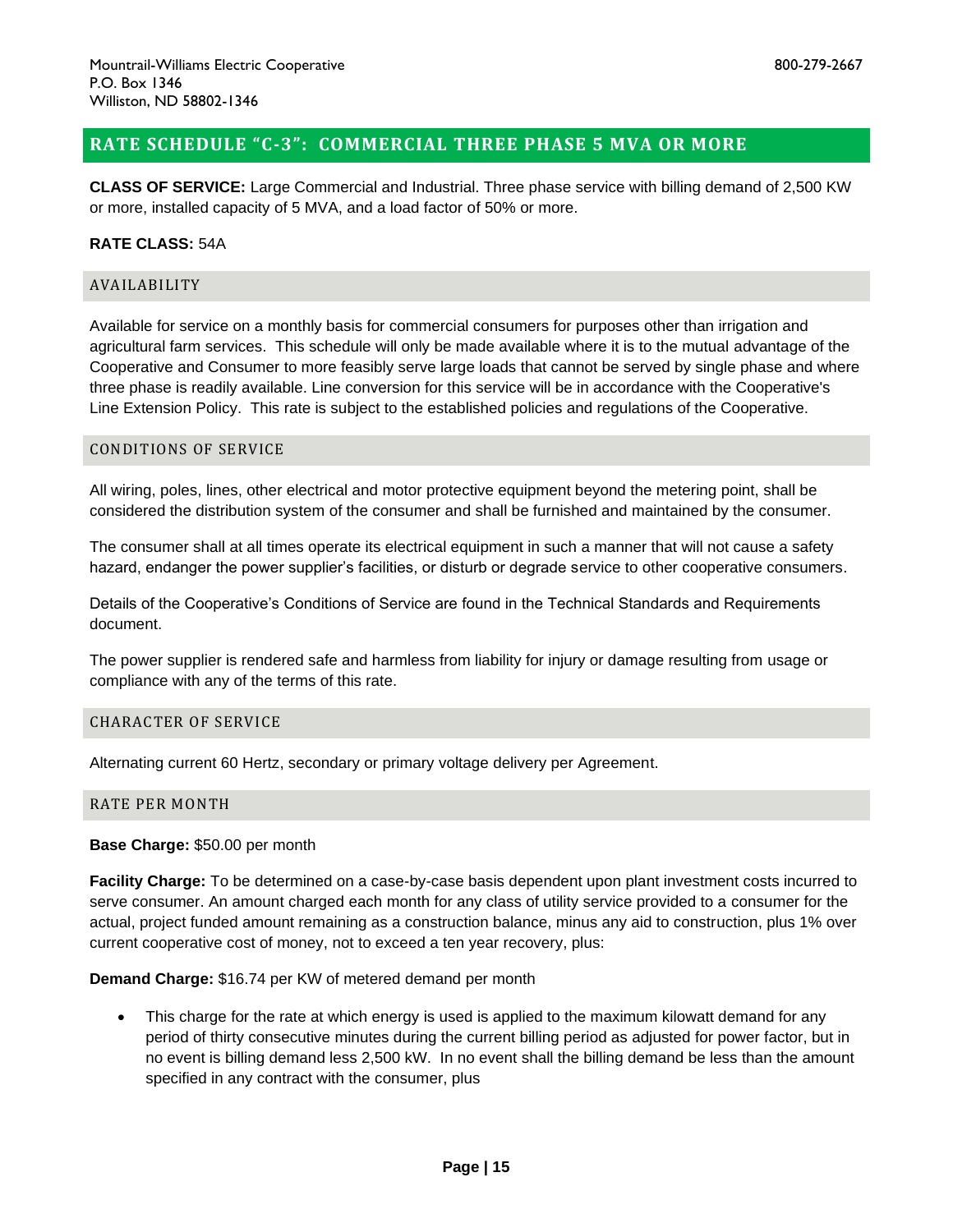**Energy Charge:** All metered kilowatt hours: 4.3 cents/KWH, plus

**Minimum Load Factor Charge:** The Minimum Load Factor Charge is the component of the rate using the actual kilowatt hours of energy sold divided by the maximum kilowatt hours of energy possibly sold in the power suppliers billing cycle. The result is then tested; if over 50%, no minimum Load Factor Charged required;

- If under 50%, the Minimum Load Factor charge is, Maximum kilowatt hours of energy possibly sold in the power suppliers billing cycle times 50%, minus actual kilowatt hours of energy sold
- Minimum Load Factor kilowatt hours at 4.3 cents/KWH

Each month during the term hereof the Consumer shall pay the Cooperative the sum of the Base Charge, Facility Charge, Demand Charge, Energy Charge, and a Minimum Load Factor Charge.

# DETERMINATION OF BILLING DEMAND

The billing demand shall be the maximum kilowatt demand established by the consumer for any period of thirty consecutive minutes during the month for which the bill is rendered, as recorded by a demand meter and adjusted for power factor.

# PAYMENTS TERMS AND CONDITIONS

The above rate is net and due on or before the delinquent date printed on the current months billing, plus taxes. Payments to be made and service will be provided in accordance with applicable policies adopted by the Board of Directors.

# RATE ADJUSTMENT

Rate adjustments, upward or downward, reflecting power costs, tax changes, changing economic conditions, and other costs will be made by the Board of Directors to keep the Cooperative in a sound financial condition.

# MISCELLANEOUS

The patron having selected one schedule will continue to be billed under such schedule for not less than 12 consecutive months unless there should be a material and permanent change in the patron's use of service. The Cooperative reserves the right to limit the load on this schedule.

This rate schedule supersedes rate schedules dated prior to 1/1/2021.

Effective Date: 1/1/2021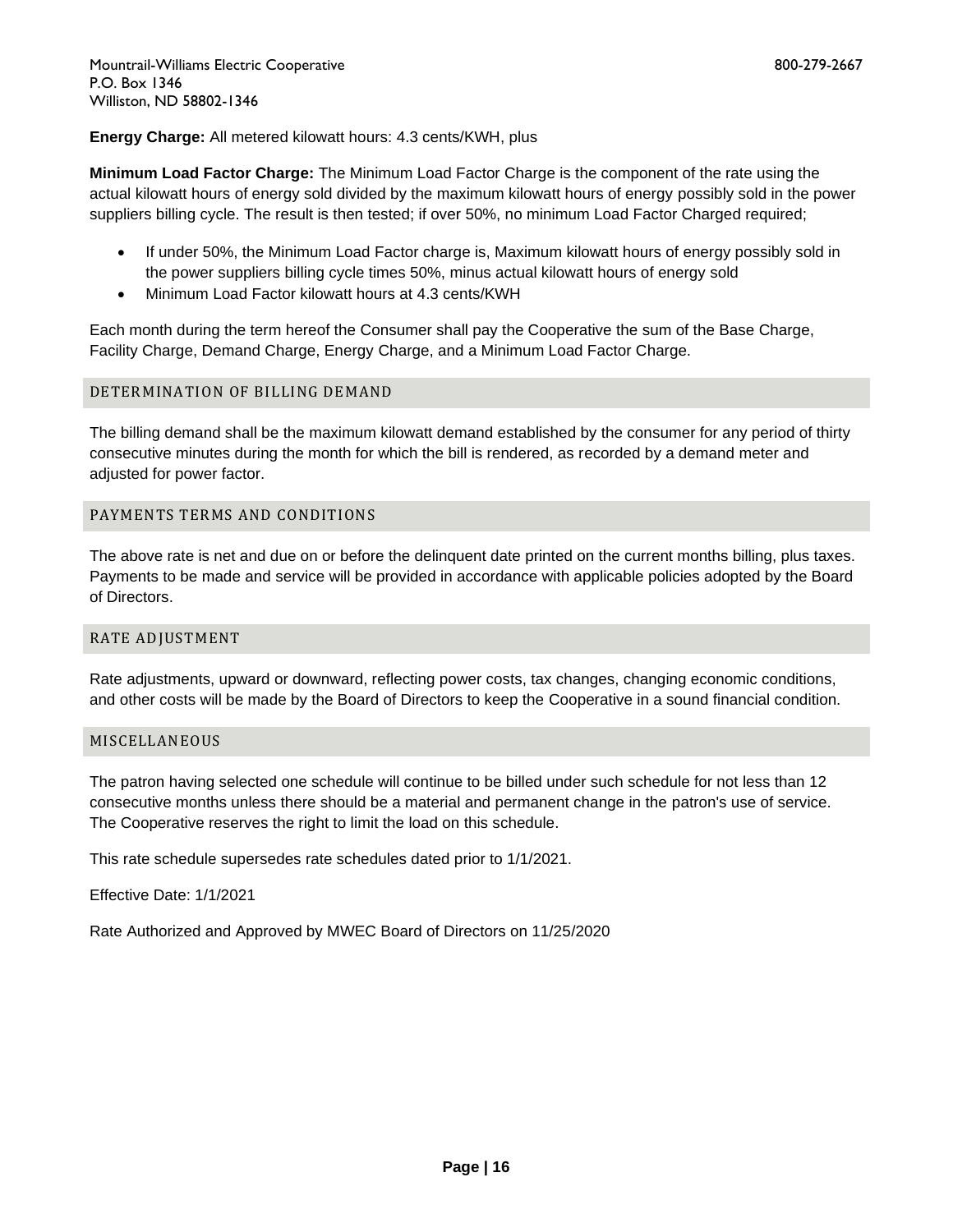# <span id="page-16-0"></span>**RATE SCHEDULE "C-4": COMMERCIAL THREE PHASE 15 MVA OR MORE**

**CLASS OF SERVICE:** Large Commercial and Industrial. Three phase service with billing demand of 10 MW or more, installed capacity of 15 MVA or more, and a load factor of 50% or more.

# **RATE CLASS:** 67

# AVAILABILITY

Available for service on a monthly basis for commercial consumers for purposes other than irrigation and agricultural farm services. This schedule will only be made available where it is to the mutual advantage of the Cooperative and Consumer to more feasibly serve large loads that cannot be served by single phase and where three phase is readily available. Line conversion for this service will be in accordance with the Cooperative's Line Extension Policy. This rate is subject to the established policies and regulations of the Cooperative.

# CONDITIONS OF SERVICE

All wiring, poles, lines, other electrical and protective equipment beyond the metering point, shall be considered the distribution system of the Consumer and shall be furnished and maintained by the Consumer.

The Consumer shall at all times operate its electrical equipment in such a manner that will not cause a safety hazard, endanger the power supplier's facilities, or disturb or degrade service to other cooperative Consumers. This includes but is not limited to, installing or operating motors or other electrical equipment in a manner that causes detrimental voltage fluctuations, harmonics on other disturbances in the power supplies transmission and/or distribution supplies. Specific requirements are outlined in "Mountrail-Williams Electric Cooperative Technical Standards and Requirements."

# **Power Factor Adjustment**

• The consumer is expected to maintain a power factor between 95% lagging to 95% leading; however, if test made by the Cooperative at the metering point should be below 95% lagging, the demand for billing purposes may be adjusted. For each full percentage point by which the power factor is lower than 95% lagging, the Cooperative may increase the billing demand 1%.

The power supplier will not be responsible for any damage on consumer motors or equipment due to overload, loss of phase, or any electrical disturbance on the line. It is therefore recommended that the consumer provide the necessary equipment for complete motor and equipment protection.

The power supplier is rendered safe and harmless from liability for injury or damage resulting from compliance with any of the terms of this contract.

# CHARACTER OF SERVICE

Consumers subject to the terms and conditions of Schedule C-4 must meet the following characteristics:

- Be served at one Premise (defined legal lot) through multiple Points of Delivery as allowed by the Cooperative
- Be in compliance with North Dakota electrical safety standards, administration and installation; and
- Maintain satisfactory Power Factor. Consumers with multiple locations and Energy loads will not be aggregated for billing purposes unless the Cooperative, in its sole discretion, determines the Consumer is circumventing the size cap to meet the load requirements of a common Premise.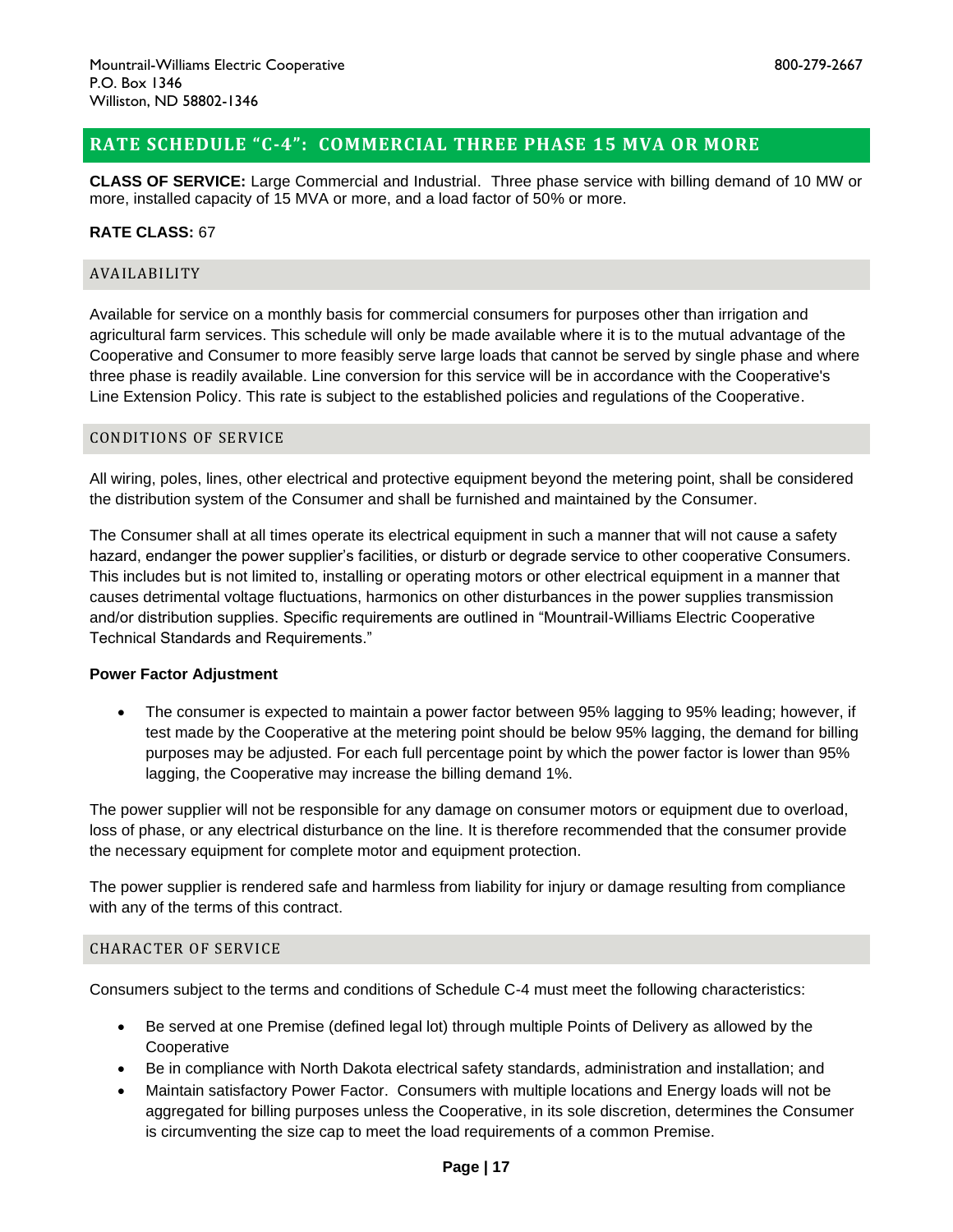• Alternating current 60 Hertz, secondary or primary voltage delivery per Agreement.

# RATE PER MONTH

**Facility Charge:** To be determined on a case-by-case basis dependent upon plant investment costs incurred to serve consumer. An amount charged each month for any class of utility service provided to a Consumer for the actual, project funded amount remaining as a construction balance, minus any aid to construction, plus 1% over current cooperative cost of money, not to exceed a ten-year recovery, plus:

**Demand Charge:** \$16.74 per KW of metered demand per month,

• This charge for the rate at which energy is used is applied to the maximum kilowatt demand for any period of thirty consecutive minutes during the current billing period as adjusted for power factor, but in no event is billing demand less 10.0 MW. In no event shall the billing demand be less than the amount specified in any contract with the consumer, plus

# **Energy Charge:** All metered kilowatt hours: 3.76 cents/KWH, plus

**Losses Charge:** The Loss Energy Charge is the component of the rate per kilowatt-hour of energy that compensates for system losses from the Generation and Transmission Providers. This depends on where the service is connected. The losses will be programed into the meter for compensation.

**Minimum Load Factor Charge:** The Minimum Load Factor Charge is the component of the rate using the actual kilowatt hours of energy sold divided by the maximum kilowatt hours of energy possibly sold in the power suppliers billing cycle. The result is then tested; if over 50%, no minimum Load Factor Charged required.

- If under 50%, the Minimum Load Factor charge is, Maximum kilowatt hours of energy possibly sold in the power suppliers billing cycle times 50%, minus actual kilowatt hours of energy sold
- Minimum Load Factor kilowatt hours at 3.76 cents/KWH, plus

**Taxes:** Taxes in effect for the power supplier on an average unit of energy charge.

• All metered kilowatt hours at 0.0820 cents/KWH,

Each month during the term hereof the Consumer shall pay the Cooperative the sum of the Facility Charge, Demand Charge, Energy Charge, Losses Charge, Minimum Load Factor Charge, and Taxes (Facility Charge + Demand Charge + Losses Charge + Energy Charge + Load Factor + Taxes).

# DETERMINATION OF BILLING DEMAND

The billing demand shall be the maximum kilowatt demand established by the consumer for any period of thirty consecutive minutes during the month for which the bill is rendered, as recorded by a demand meter and for power factor.

# PAYMENTS TERMS AND CONDITIONS

The above rate is net and due on or before the delinquent date printed on the current months billing, plus taxes. Payments to be made and service will be provided in accordance with applicable policies adopted by the Board of Directors.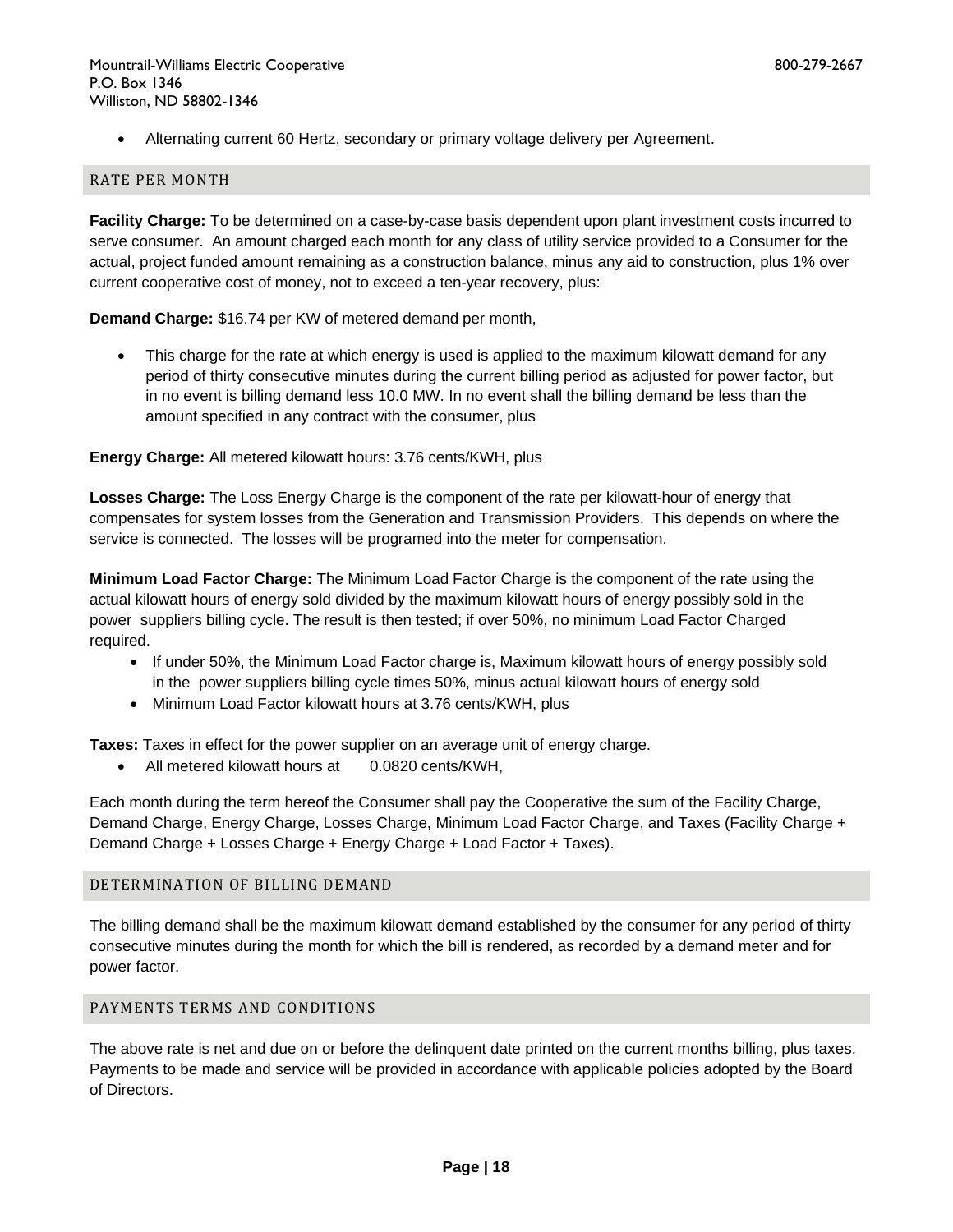# RATE ADJUSTMENT

Rate adjustments, upward or downward, reflecting power costs, tax changes, changing economic conditions, and other costs will be made by the Board of Directors to keep the Cooperative in a sound financial condition.

Effective Date: 6/1/2022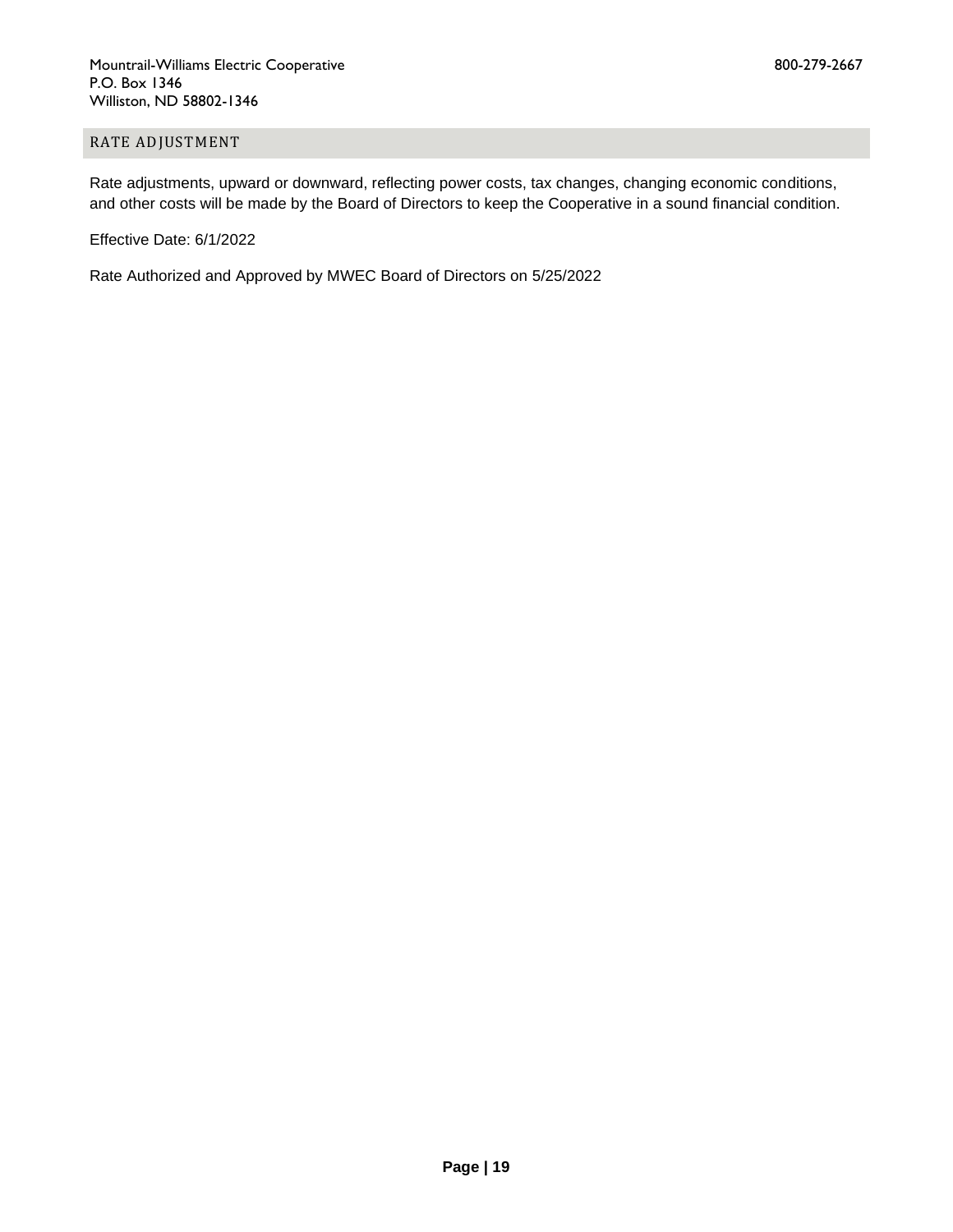<span id="page-19-0"></span>**CLASS OF SERVICE:** Commercial general service, single/three phase.

**RATE CLASS:** 240, 241, 250, 264, 283, 293, 19, 23

#### AVAILABILITY

Available for service on a monthly basis for commercial consumers within a franchised area. Three phase service will only be made available where it is to the mutual advantage of the Cooperative and Consumer for large loads that cannot be served by single phase and where three phase is readily available. Line conversion for this service will be in accordance with the Cooperative's Line Extension Policy. This rate is subject to the established policies and regulations of the Cooperative.

# CONDITIONS OF SERVICE

All wiring poles, lines and other electrical equipment beyond the metering point shall be considered to be the Consumer's system and shall be furnished and maintained by the Consumer.

The consumer shall at all times operate its electrical equipment in such a manner that will not cause a safety hazard, endanger the power supplier's facilities, or disturb or degrade service to other cooperative consumers.

Details of the Cooperative's Conditions of Service are found in the Technical Standards and Requirements document.

The power supplier is rendered safe and harmless from liability for injury or damage resulting from usage or compliance with any of the terms of this rate.

#### CHARACTER OF SERVICE

Alternating current 60 Hertz, 120/240, 120/208, 240/480, 277/480-volt combination single and three phase.

#### RATE PER MONTH

**RATE CLASS:** (283, 264, 240) Single Phase

**Base Charge:** \$10.00 per month

# **Energy Charge:**

- First 2,000 KWH per month at 9.2 cents per KWH
- Over 2,000 KWH per month at 7.9 cents per KWH

**RATE CLASS:** (293, 250, 241, 19, 23) Three Phase

**Base Charge**: \$38.00 per month

**Demand Charge**: \$12.00 per Kilowatt of measured demand per month, plus

**Energy Charge**: All kilowatt hours at 5 cents per KWH.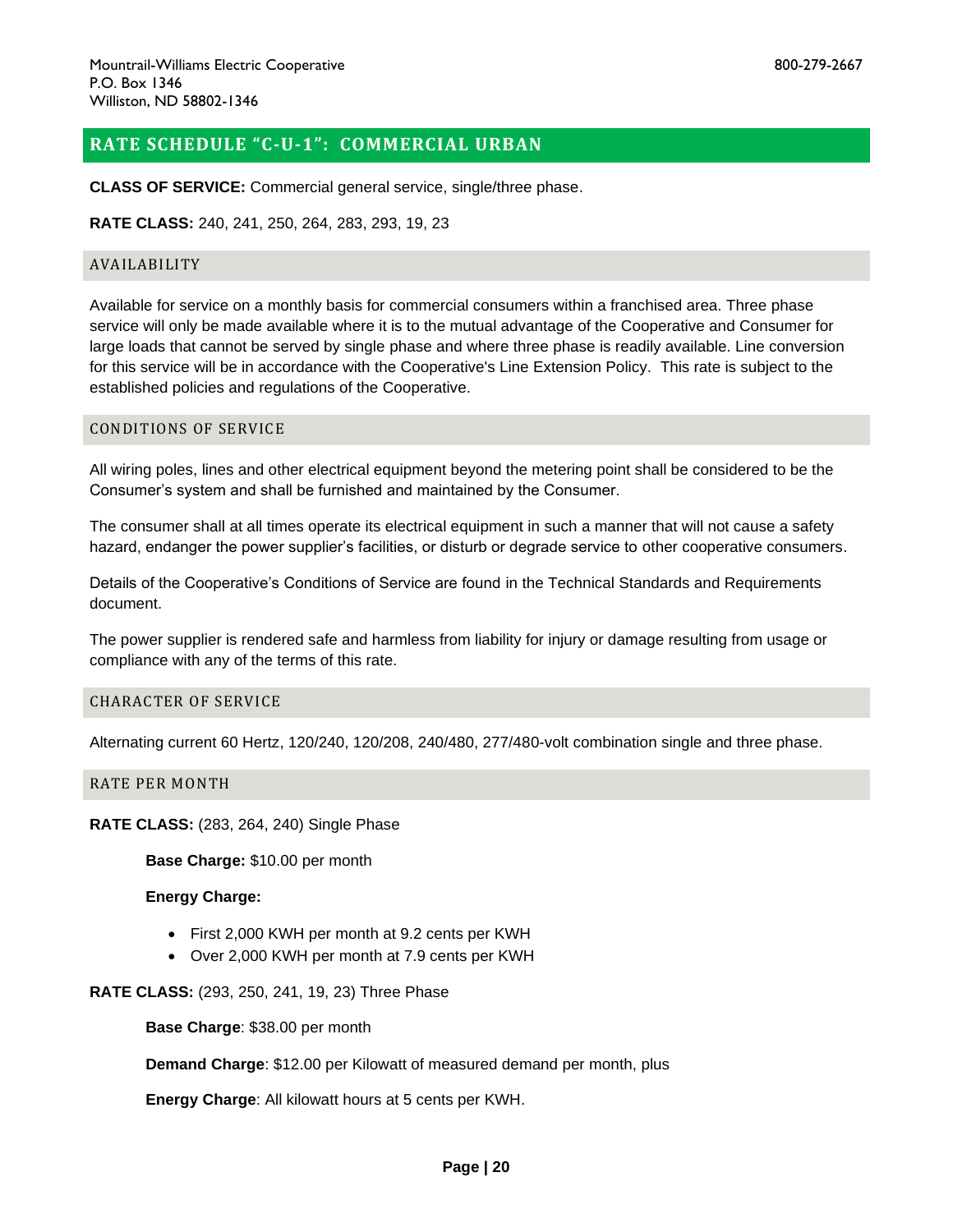#### MINIMUM MONTHLY CHARGE

Minimum monthly charge under the above rate shall be the base charge plus required additional capacity charge and/or aid to construction.

# PAYMENT TERMS AND CONDITIONS

The above rate is net and due on or before the delinquent date printed on the current months billing, plus taxes. Payments to be made and service will be provided in accordance with applicable policies adopted by the Board of Directors.

# AID TO CONSTRUCTION

If applicable, an Aid to Construction charge will be assessed according to the Line Extension Policy.

#### RATE ADJUSTMENTS

Rate adjustments, upward or downward, reflecting power costs, tax changes, changing economic conditions, and other costs will be made by the Board of Directors to keep the Cooperative in a sound financial condition.

#### MISCELLANEOUS

The patron having selected one schedule will continue to be billed under such schedule for not less than 12 consecutive months unless there should be a material and permanent change in the patron's use of service. The Cooperative reserves the right to limit the load on this schedule.

This rate schedule supersedes rate schedules dated prior to 1/1/2021.

Effective Date: 1/1/2021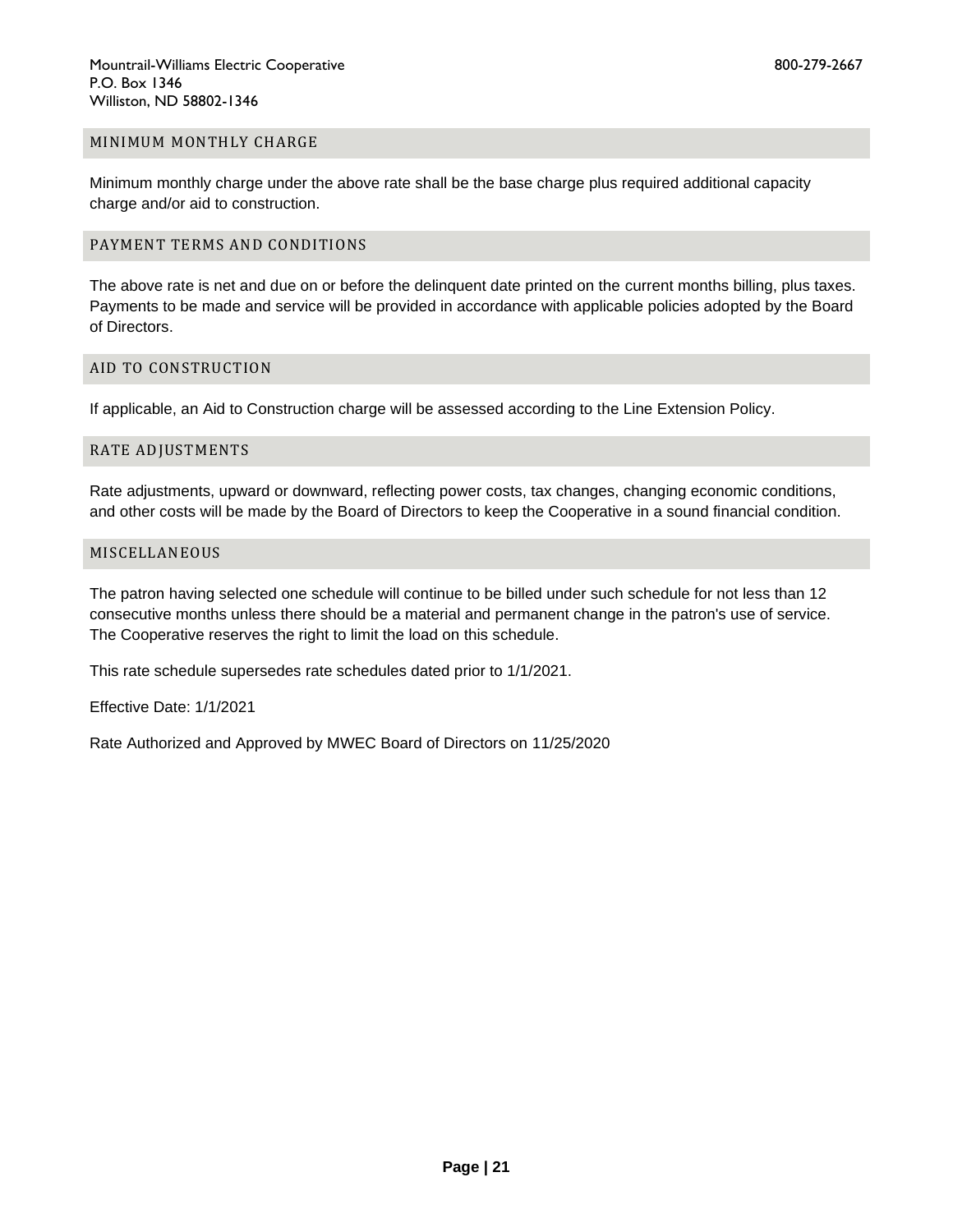# <span id="page-21-0"></span>**RATE SCHEDULE "C-GE-1": COMMERCIAL GRAIN ELEVATORS/TERMINALS**

**CLASS OF SERVICE:** Commercial Agricultural Grain Elevators/Grain Terminals.

# **RATE CLASS:** 256

#### AVAILABILITY

Available for service on a monthly basis for Commercial Agricultural Grain Elevators/Grain Terminal consumers outside of a franchised city. Three phase service will only be made available where it is to the mutual advantage of the Cooperative and Consumer for large loads that cannot be served by single phase and where three phase is readily available. Line conversion for this service will be in accordance with the Cooperative's Line Extension Policy. This rate is subject to the established policies and regulations of the Cooperative.

#### CONDITIONS OF SERVICE

All wiring, poles, lines, other electrical and motor protective equipment beyond the metering point, shall be considered the distribution system of the consumer and shall be furnished and maintained by the consumer.

The consumer shall at all times operate its electrical equipment in such a manner that will not cause a safety hazard, endanger the power supplier's facilities, or disturb or degrade service to other cooperative consumers.

Details of the Cooperative's Conditions of Service are found in the Technical Standards and Requirements document.

The power supplier is rendered safe and harmless from liability for injury or damage resulting from usage or compliance with any of the terms of this rate.

#### CHARACTER OF SERVICE

Alternating current 60 Hertz, 120/240, 120/208, 277/480 voltage combinations, single or three phase.

#### RATE PER MONTH

**Base Charge**: \$38.00 per month

# **Energy Charge:**

- First 2,000 KWH per month: 8.4 cents per KWH
- Over 2,000 KWH per month: 7.2 cents per KWH

# MINIMUM MONTHLY CHARGE

Minimum monthly charge under the above rate shall be the base charge plus required additional capacity charge and/or aid to construction facility charge.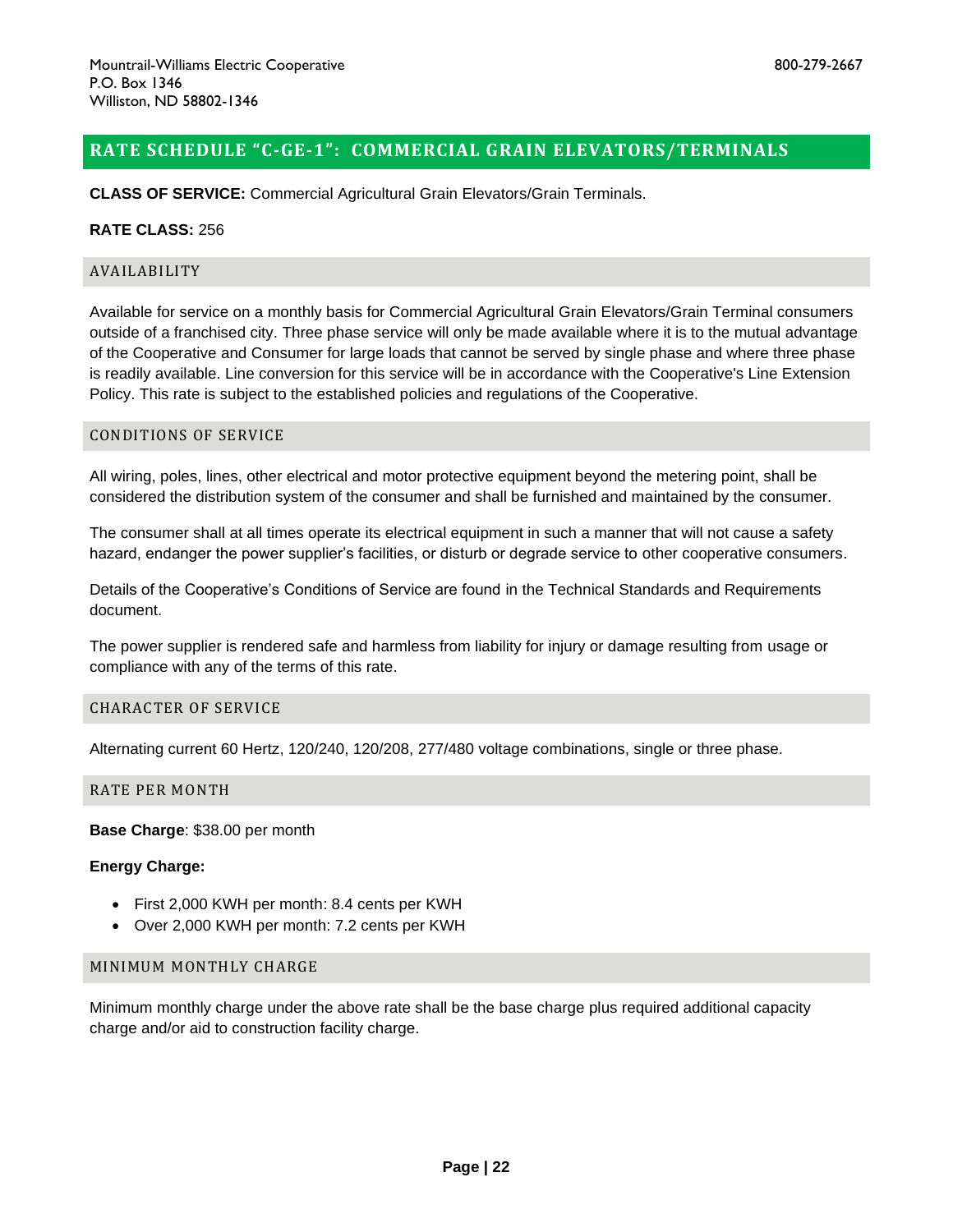# PAYMENT TERMS AND CONDITIONS

The above rate is net and due on or before the delinquent date printed on the current months billing, plus taxes. Payments to be made and service will be provided in accordance with applicable policies adopted by the Board of Directors.

# RATE ADJUSTMENTS

Rate adjustments, upward or downward, reflecting power costs, tax changes, changing economic conditions, and other costs will be made by the Board of Directors to keep the Cooperative in a sound financial condition.

# AID TO CONSTRUCTION

If applicable, an Aid to Construction charge will be assessed according to the Line Extension Policy.

#### MISCELLANEOUS

The patron having selected one schedule will continue to be billed under such schedule for not less than 12 consecutive months unless there should be a material and permanent change in the patron's use of service. The Cooperative reserves the right to limit the load on this schedule.

This rate schedule supersedes rate schedules dated prior to 1/1/2021.

Effective Date: 1/1/2021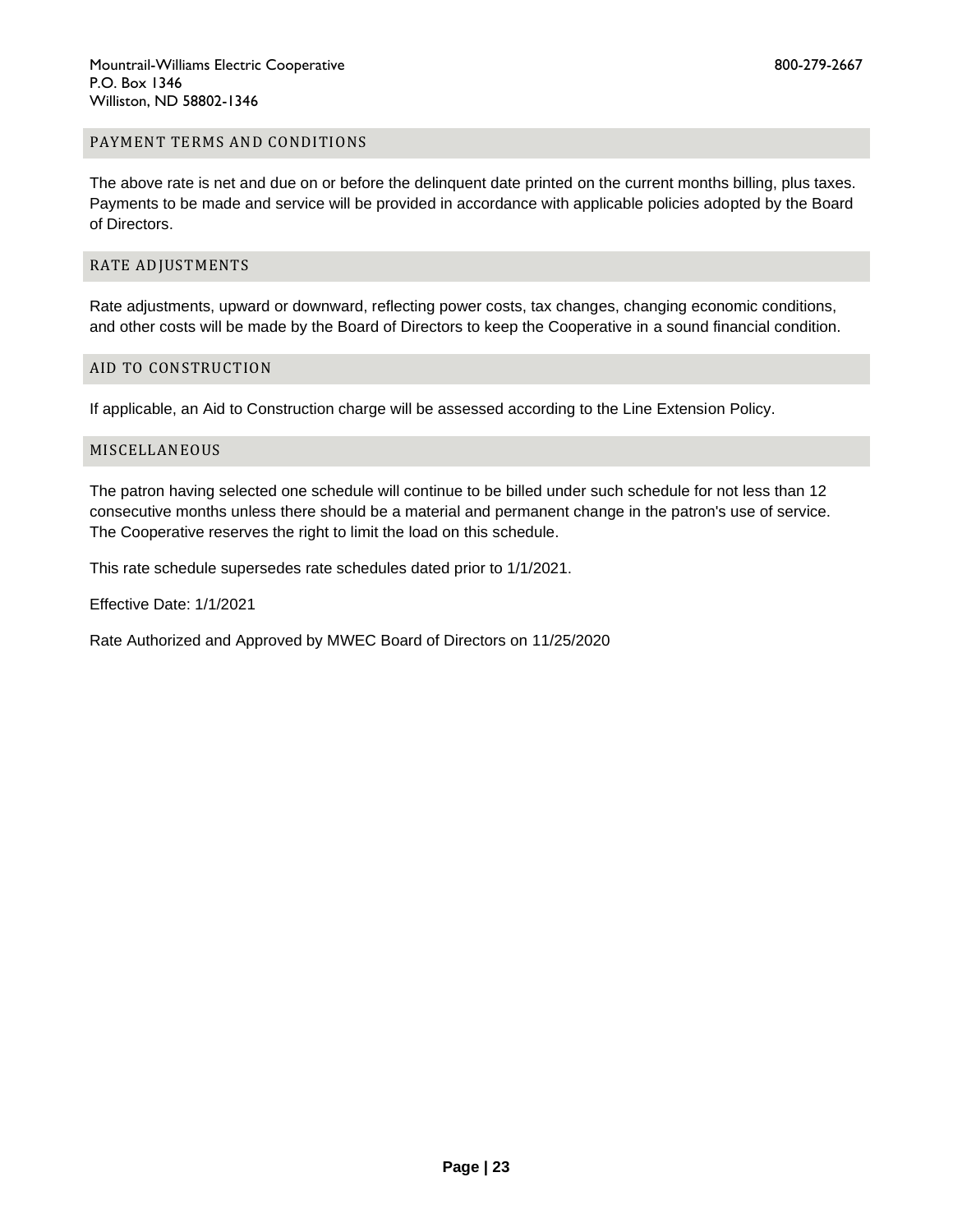# <span id="page-23-0"></span>**RATE SCHEDULE "C-AG-1": AGRICULTURE**

**CLASS OF SERVICE:** General Service, three phase service for agricultural farms and farm residence.

# **RATE CLASS:** 13

#### AVAILABILITY

Available for service on a monthly basis for purposes other than irrigation. This schedule will only be made available where it is to the mutual advantage of the Cooperative and Consumer to more feasibly serve large loads that cannot be served by single phase and where three phase is readily available, for service on a monthly basis to farms and farm residence. Line conversion for this service will be in accordance with the Cooperative's Line Extension Policy. This rate is subject to the established policies and regulations of the Cooperative.

# CONDITIONS OF SERVICE

All wiring, poles, lines, other electrical and motor protective equipment beyond the metering point, shall be considered the distribution system of the consumer and shall be furnished and maintained by the consumer.

The consumer shall at all times operate its electrical equipment in such a manner that will not cause a safety hazard, endanger the power supplier's facilities, or disturb or degrade service to other cooperative consumers.

Details of the Cooperative's Conditions of Service are found in the Technical Standards and Requirements document.

The power supplier is rendered safe and harmless from liability for injury or damage resulting from usage or compliance with any of the terms of this rate.

#### CHARACTER OF SERVICE

Alternating current 60 Hertz, 120/240, 120/208, 277/480-volt combination three phase.

#### RATE PER MONTH

**Base Charge:** \$25.00 per month

# **Energy Charge:**

- First 1,200 KWH per month at 8.4 cents per KWH
- Over 1,200 KWH per month at 7.2 cents per KWH

#### MINIMUM MONTHLY CHARGE

Minimum monthly charge under the above rate shall be the base charge plus required additional capacity charge and/or aid to construction facility charge.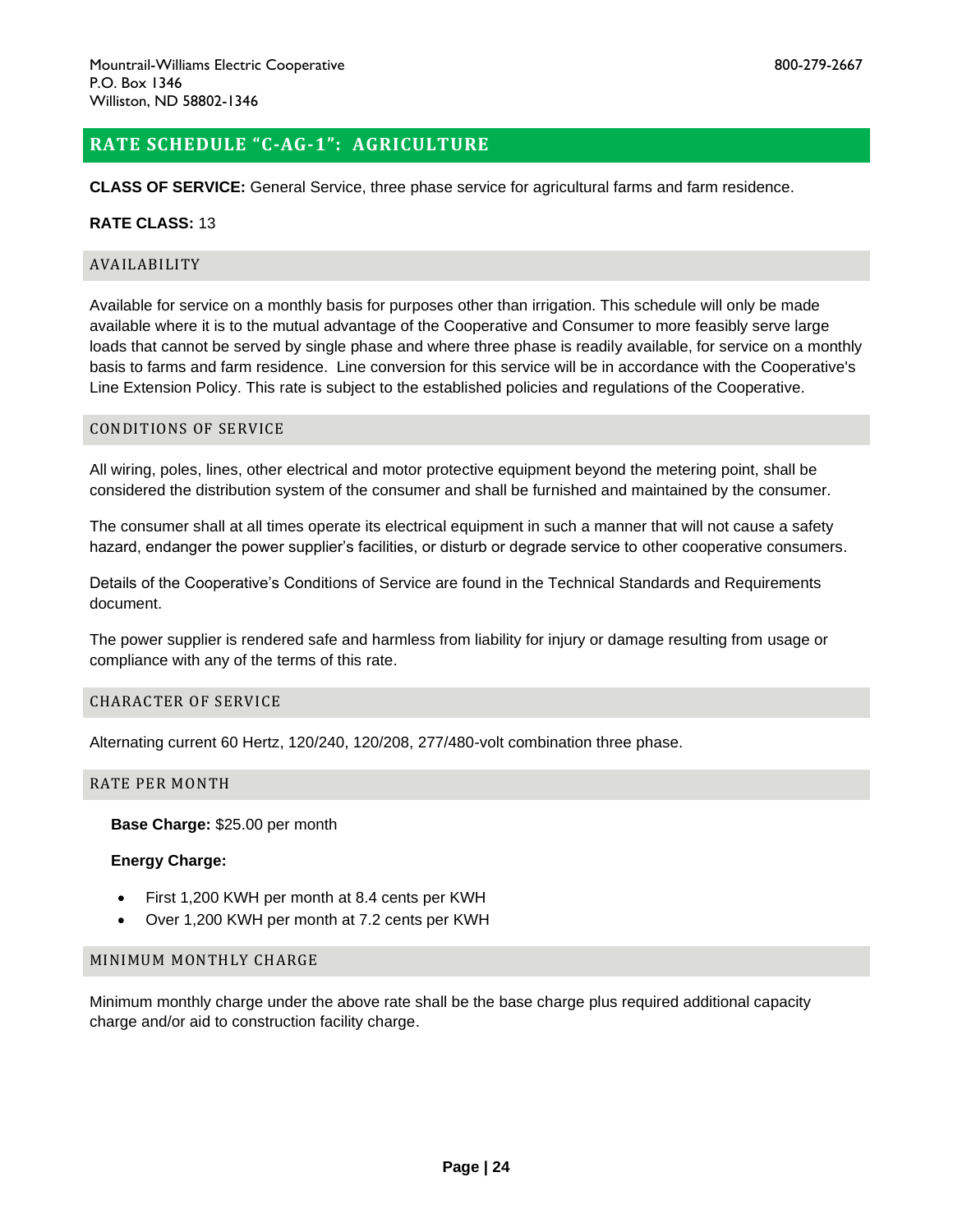# CAPACITY CHARGE

A capacity charge shall be \$0.50 for each additional KVA of transformer capacity required in excess of 50 KVA. If the initially requested transformer KVA capacity is to be lowered by request, the consumer agrees to pay the cost for labor and overhead expenses for the new facilities (transformers and metering) unless it is determined by the Cooperative that it is feasible to leave the existing transformers and facilities in place.

# PAYMENT TERMS AND CONDITIONS

The above rate is net and due on or before the delinquent date printed on the current months billing, plus taxes. Payments to be made and service will be provided in accordance with applicable policies adopted by the Board of Directors.

#### RATE ADJUSTMENTS

Rate adjustments, upward or downward, reflecting power costs, tax changes, changing economic conditions, and other costs will be made by the Board of Directors to keep the Cooperative in a sound financial condition.

#### AID TO CONSTRUCTION

If applicable, an Aid to Construction charge will be assessed according to the Line Extension Policy.

This rate schedule supersedes rate schedules dated prior to 1/1/2021.

Effective Date: 1/1/2021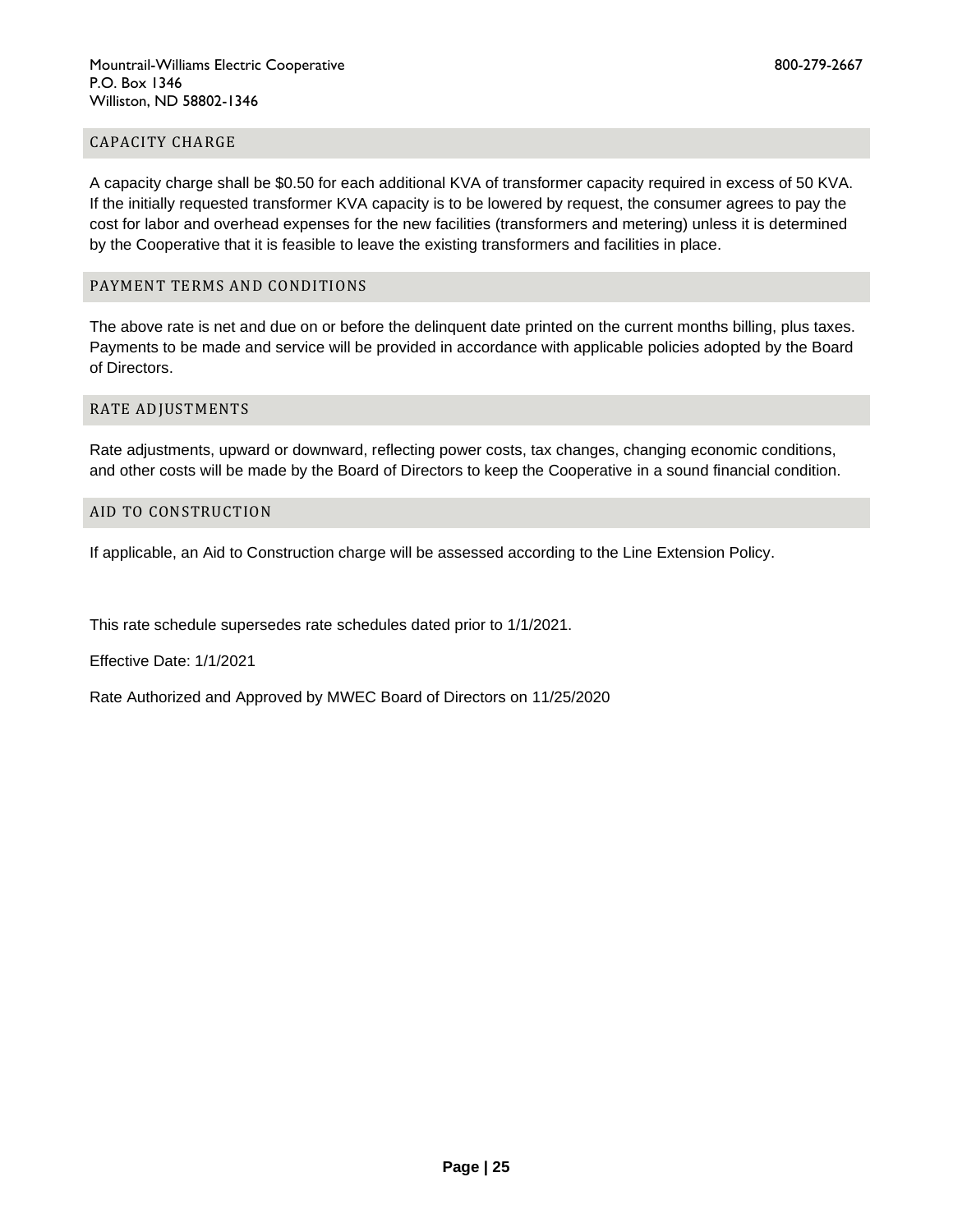# <span id="page-25-0"></span>**RATE SCHEDULE "I-1": IRRIGATION**

#### **CLASS OF SERVICE:** Irrigation.

#### **RATE CLASS:** 30

#### AVAILABILITY

Available to consumers for service to irrigation systems and irrigation pumps. This rate is subject to the established policies and regulations of the cooperative.

#### CONDITIONS OF SERVICE

All wiring, poles, lines and other electrical equipment beyond the metering point shall be considered to be the Consumer's system and shall be furnished and maintained by the Consumer.

The consumer shall at all times operate its electrical equipment in such a manner that will not cause a safety hazard, endanger the power supplier's facilities, or disturb or degrade service to other cooperative consumers.

Details of the Cooperative's Conditions of Service are found in the Technical Standards and Requirements document.

The power supplier is rendered safe and harmless from liability for injury or damage resulting from usage or compliance with any of the terms of this rate.

#### CHARACTER OF SERVICE

Alternating current 60 Hertz: single or three phase, at voltages of 120/240, 120/208, 277/480.

# RATE PER MONTH

**Base Charge:** \$38.00 per month

**Demand Charge:** \$8.80 per kilowatt of measured demand per month, plus

**Energy Charge:** All KWH at 5.2 cents

# MINIMUM MONTHLY CHARGE

Minimum monthly charge under the above rate shall be the base charge plus required additional capacity charge and/or aid to construction facility charge.

# CAPACITY CHARGE

A capacity charge shall be \$0.50 for each additional KVA of transformer capacity required in excess of 50 KVA. If the initially requested transformer KVA capacity is to be lowered by request, the consumer agrees to pay the cost for labor and overhead expenses for the new facilities (transformers and metering) unless it is determined by the Cooperative that it is feasible to leave the existing transformers and facilities in place.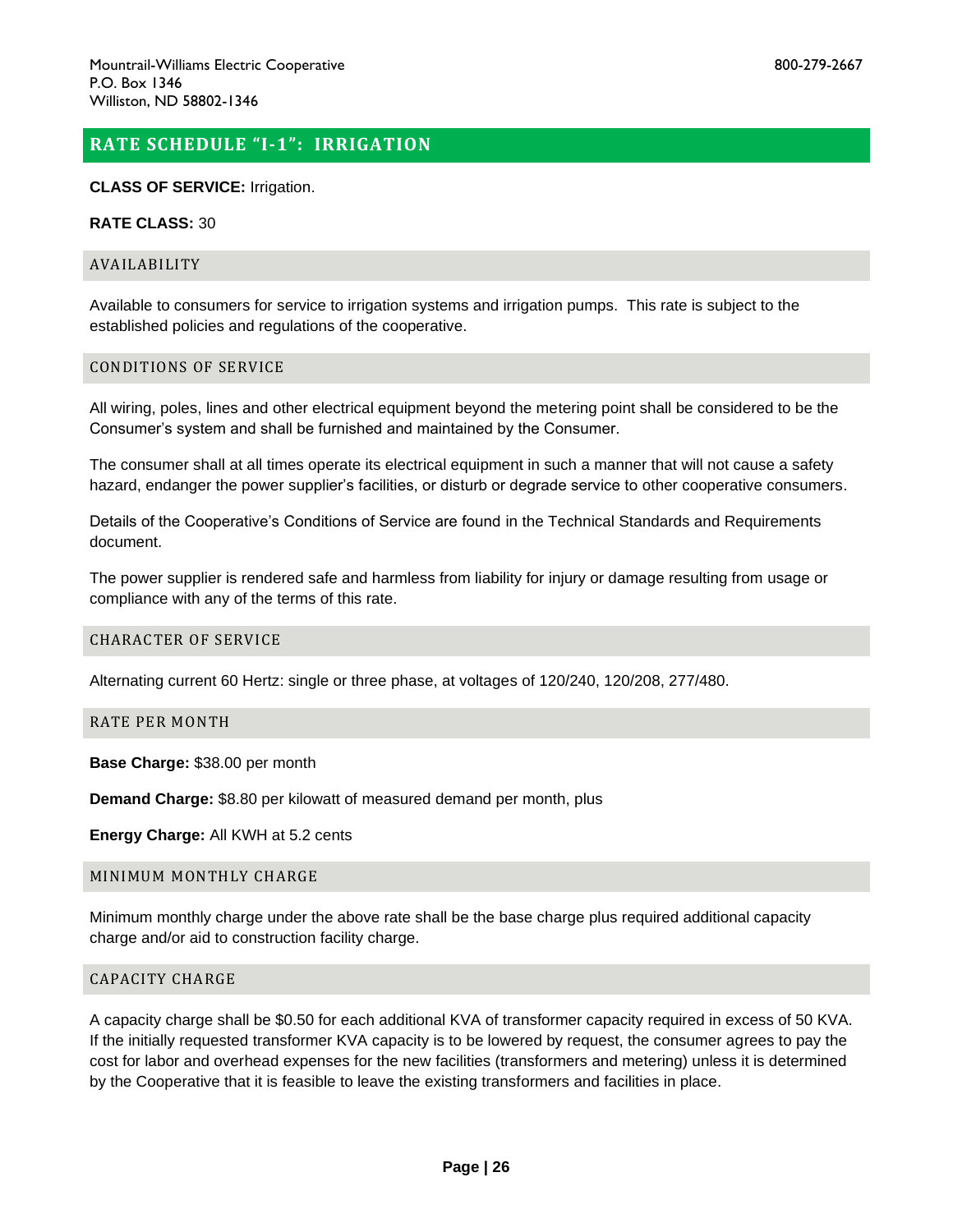#### AID TO CONSTRUCTION

If applicable, an Aid to Construction charge will be assessed according to the Line Extension Policy.

# PAYMENT TERMS AND CONDITIONS

The above rate is net and due on or before the delinquent date printed on the current months billing, plus taxes. Payments to be made and service will be provided in accordance with applicable policies adopted by the Board of Directors.

## RATE ADJUSTMENTS

Rate adjustments, upward or downward, reflecting power costs, tax changes, changing economic conditions, and other costs will be made by the Board of Directors to keep the Cooperative in a sound financial condition.

This rate schedule supersedes rate schedules dated prior to 1/1/2021.

Effective Date: 1/1/2021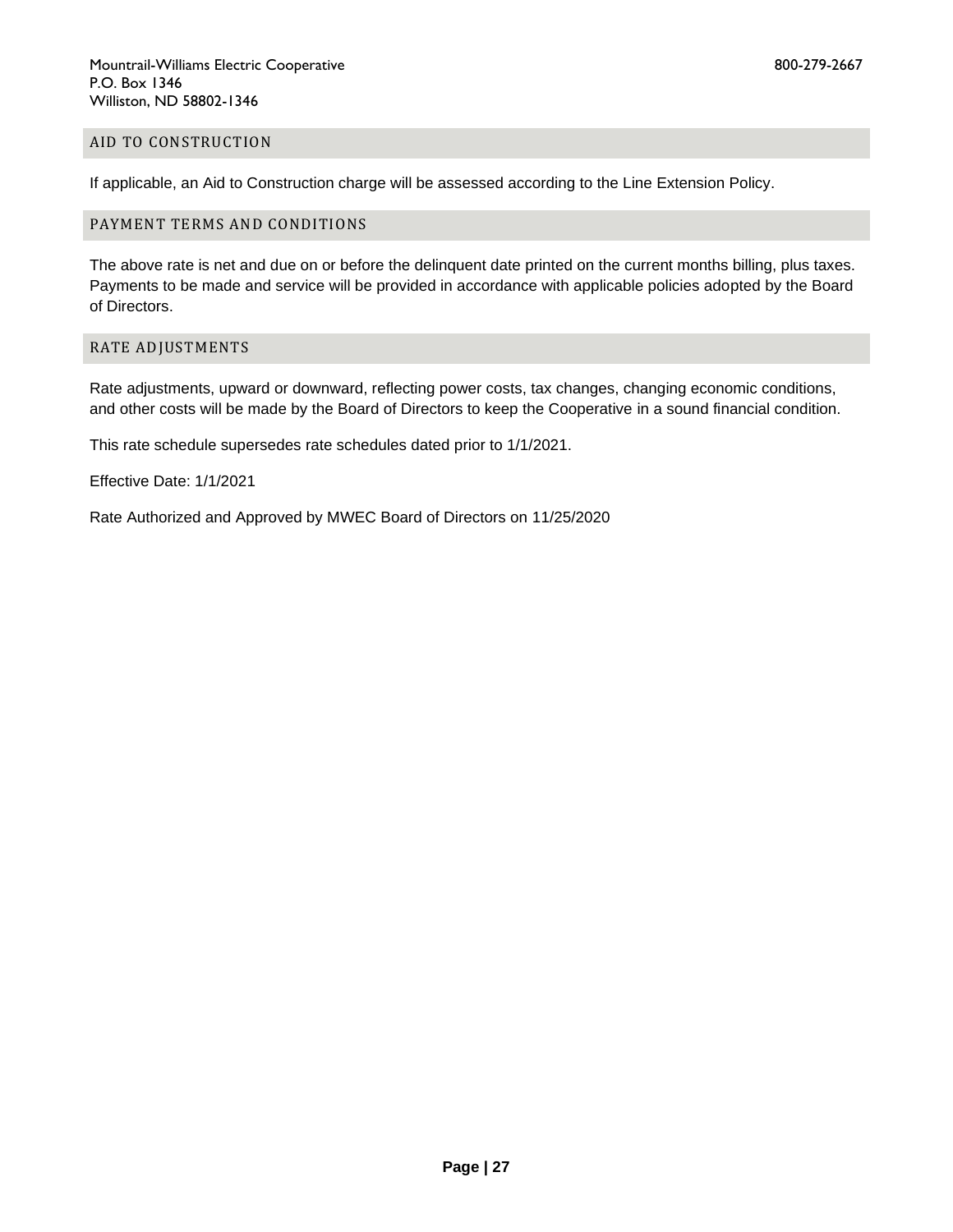# <span id="page-27-0"></span>**RATE SCHEDULE "GD-1": GRAIN DRYING**

**CLASS OF SERVICE:** Low temperature, natural air electric grain drying service.

#### **RATE CLASS:** 80, 81, 82, 83, 84, 85

#### AVAILABILITY

Available to Mountrail-Williams Electric consumers with installation of low temperature grain drying loads. Consumer must also purchase all energy used on the premises from the Cooperative to qualify for this incentive rate, except on a temporary basis due to a power outage. This rate is subject to the established policies and regulations of the Cooperative.

#### CONDITIONS OF SERVICE

All wiring, poles, lines, other electrical and motor protective equipment beyond the metering point, shall be considered the distribution system of the consumer and shall be furnished and maintained by the consumer.

The electric grain drying must be separately sub-metered. Mountrail-Williams Electric Cooperative will furnish the metering equipment. The qualifying consumer will furnish and have installed at their expense any wiring necessary to permit the sub-metering of all the grain drying load.

The consumer shall at all times operate its electrical equipment in such a manner that will not cause a safety hazard, endanger the power supplier's facilities, or disturb or degrade service to other cooperative consumers.

Details of the Cooperative's Conditions of Service are found in the Technical Standards and Requirements document.

The power supplier is rendered safe and harmless from liability for injury or damage resulting from usage or compliance with any of the terms of this rate.

#### CHARACTER OF SERVICE

Alternating current 60 Hertz, 120/240, 120/208, 240/480, 277/480-volt combination single and three phase.

#### RATE PER MONTH

**RATE CLASS:** (80, 81, 82, 85) Single Phase

**Base Charge:** \$9.00 per month

**Energy Charge:** All kilowatt hours at 5.4 cents per KWH

#### **RATE CLASS:** (83, 84) Three Phase

**Base Charge**: \$25.00 per month

**Energy Charge**: All kilowatt hours at 5.4 cents per KWH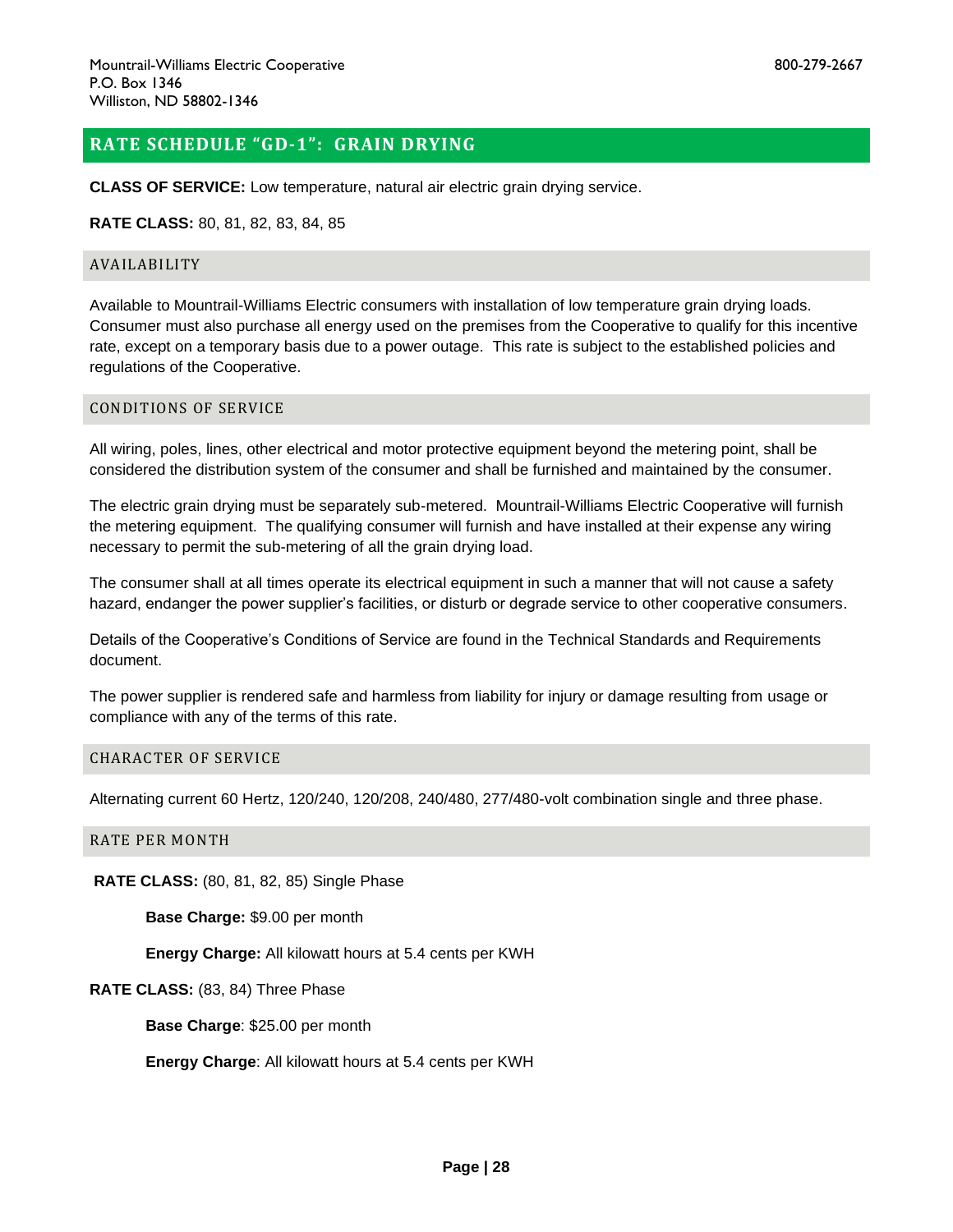## CAPACITY CHARGE

A capacity charge shall be \$0.50 for each additional KVA of transformer capacity required in excess of 15 KVA for single phase and 50 KVA for three phase. If the initially requested transformer KVA capacity is to be lowered by request, the consumer agrees to pay the cost for labor and overhead expenses for the new facilities (transformers and metering) unless it is determined by the Cooperative that it is feasible to leave the existing transformers and facilities in place.

# PAYMENT TERMS AND CONDITIONS

The above rate is net and due on or before the delinquent date printed on the current months billing, plus taxes. Payments to be made and service will be provided in accordance with applicable policies adopted by the Board of Directors.

#### RATE ADJUSTMENTS

Rate adjustments, upward or downward, reflecting power costs, tax changes, changing economic conditions, and other costs will be made by the Board of Directors to keep the Cooperative in a sound financial condition.

#### AID TO CONSTRUCTION

If applicable, an Aid to Construction charge will be assessed according to the Line Extension Policy.

This rate schedule supersedes rate schedules dated prior to 5/1/2022.

Effective Date: 5/1/2022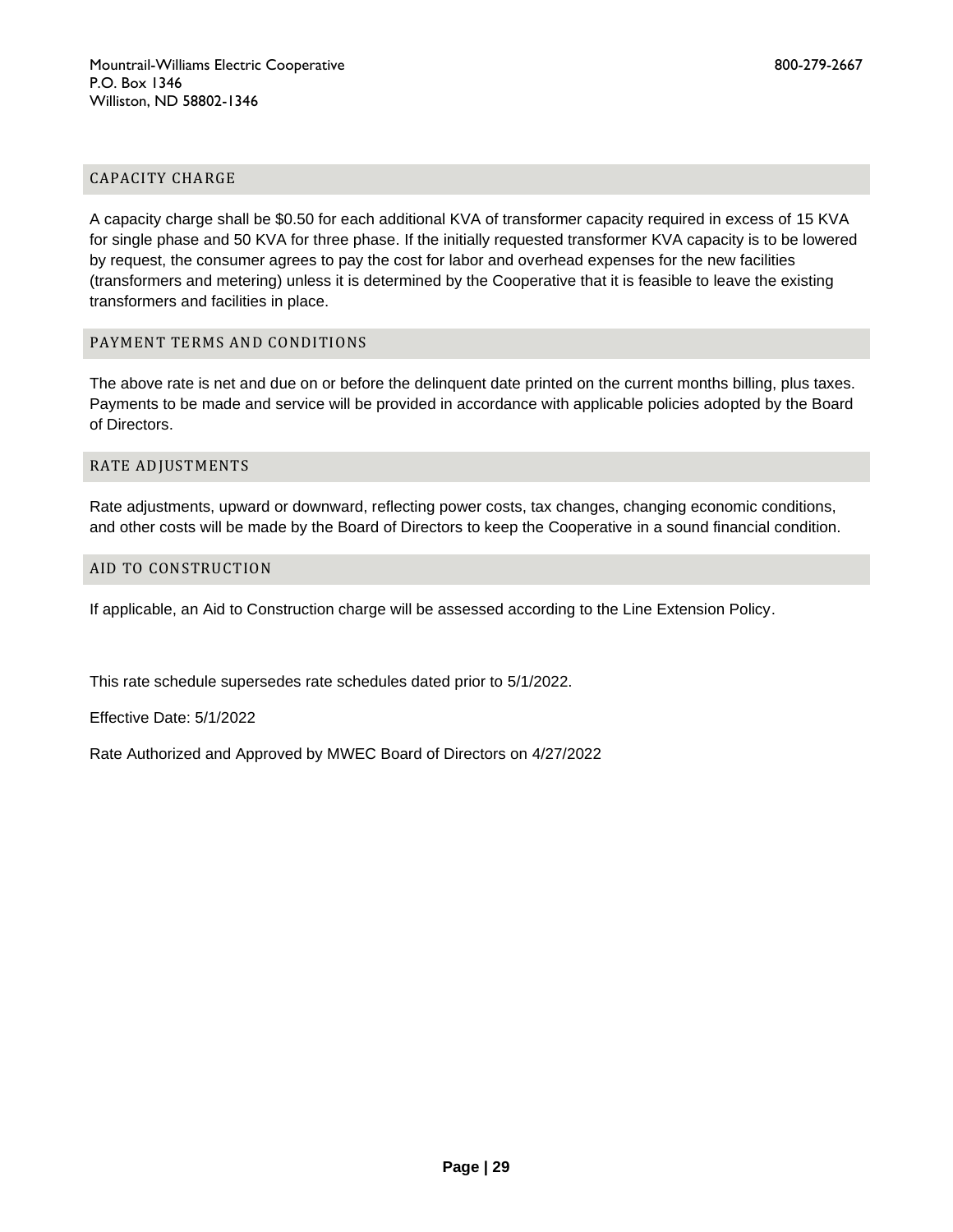# <span id="page-29-0"></span>**RATE SCHEDULE "SL-1": STREET LIGHTS**

#### **CLASS OF SERVICE:** Street lights, single phase

## **RATE CLASS:** 271

#### AVAILABILITY

Available to franchised towns or unorganized villages for white-way street lighting. This rate is subject to the established policies and regulations of the cooperative.

#### CONDITIONS OF SERVICE

All wiring, poles, lines, other electrical and motor protective equipment beyond the metering point, shall be considered the distribution system of the consumer and shall be furnished and maintained by the consumer.

The consumer shall at all times operate its electrical equipment in such a manner that will not cause a safety hazard, endanger the power supplier's facilities, or disturb or degrade service to other cooperative consumers.

Details of the Cooperative's Conditions of Service are found in the Technical Standards and Requirements document.

The power supplier is rendered safe and harmless from liability for injury or damage resulting from usage or compliance with any of the terms of this rate.

#### CHARACTER OF SERVICE

Single phase at readily available voltage for street lights.

# RATE PER MONTH

All kilowatt hours: 6.6 cents per KWH.

#### AGREEMENT

A standard street light agreement must be signed for each light requested.

#### PAYMENT TERMS AND CONDITIONS

The above rate is net and due on or before the delinquent date printed on the current months billing, plus taxes. Payments to be made and service will be provided in accordance with applicable policies adopted by the Board of Directors.

This rate schedule supersedes rate schedules dated prior to 1/1/2021.

Effective Date: 1/1/2021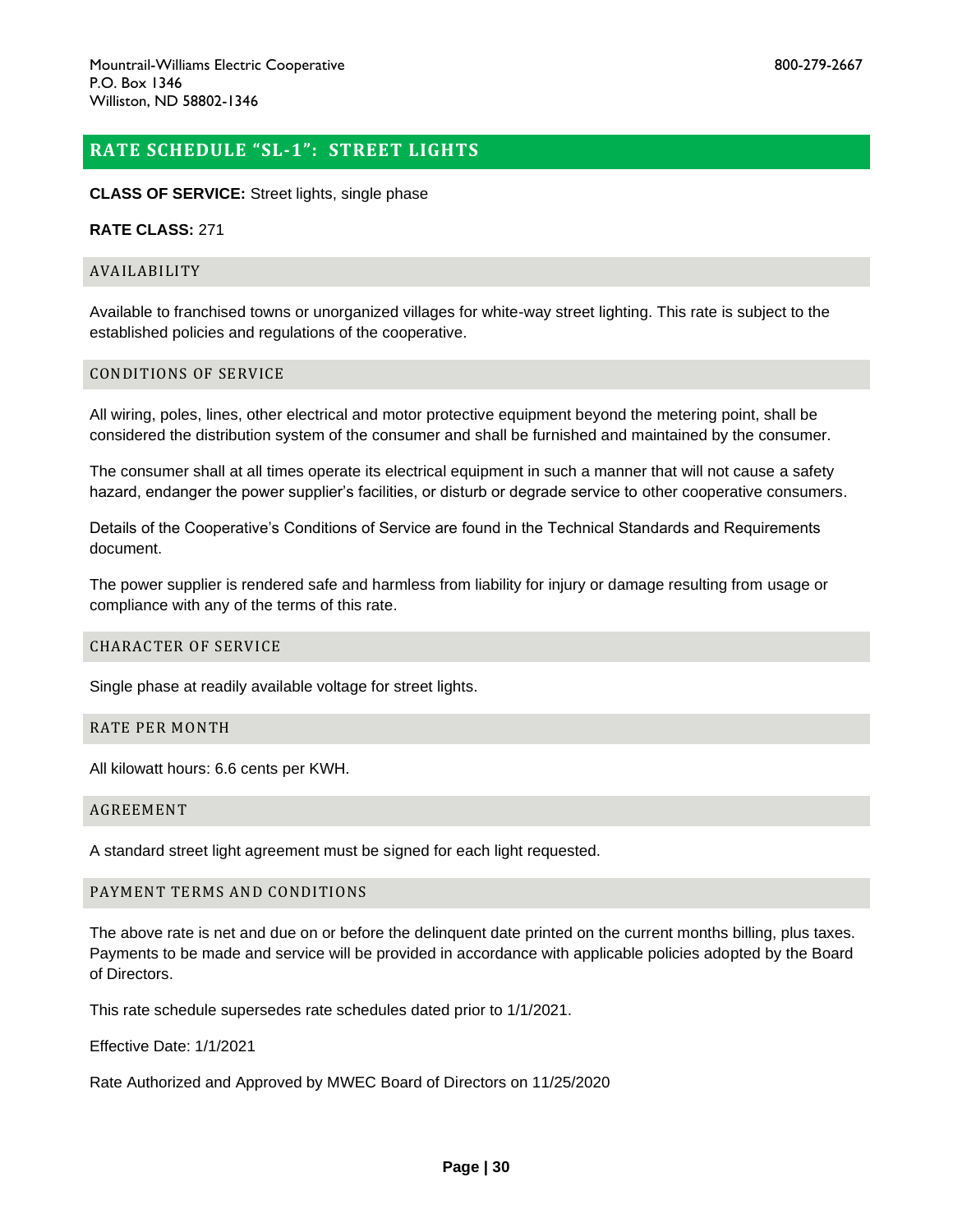# <span id="page-30-0"></span>**RATE SCHEDULE "TGEN-1": TRANSMISSION LEVEL GENERATION**

**CLASS OF SERVICE:** Generating facilities with service at transmission level.

## **RATE CLASS**: 93, 94

#### AVAILABILITY

In the Cooperative's Certificated Area where its facilities are of adequate capacity and the required phase and suitable voltage are in existence, and will be subject to the established policies and regulations of the Cooperative.

Applicable to all generation facilities interconnected at the transmission level. Transmission level is defined as having a normal operating voltage greater than 100kV. The purpose of this rate is to account for service to the generation facility during times when the generation facility is not generating sufficient power to cover their needs.

#### CONDITIONS OF SERVICE

All wiring, poles, lines and other electrical equipment beyond the metering point shall be considered to be the Consumers system and shall be furnished and maintained by the Consumer.

Details of the Cooperative's Conditions of Service are found in the Technical Standards and Requirements document.

The power supplier is rendered safe and harmless from liability for injury or damage resulting from usage or compliance with any of the terms of this rate.

# RATE PER MONTH

**Base Charge**: \$2,169.00 per month

• This charge is an availability charge for providing service. and does not include any energy; and

# **NCP Demand Charge:** \$0.64 per kW of NCP Billing Demand

• This charge only applies to interconnections to a transmission facility owned, operated, or maintained by the Cooperative.

This charge is for the rate at which energy is used; it is applied to the maximum kilowatt demand for any period of thirty (30) consecutive minutes during the current billing period as adjusted for power factor, but in no event is billing demand less 1,000 kW. In no event shall the billing demand be less than the amount specified in any contract with the consumer; and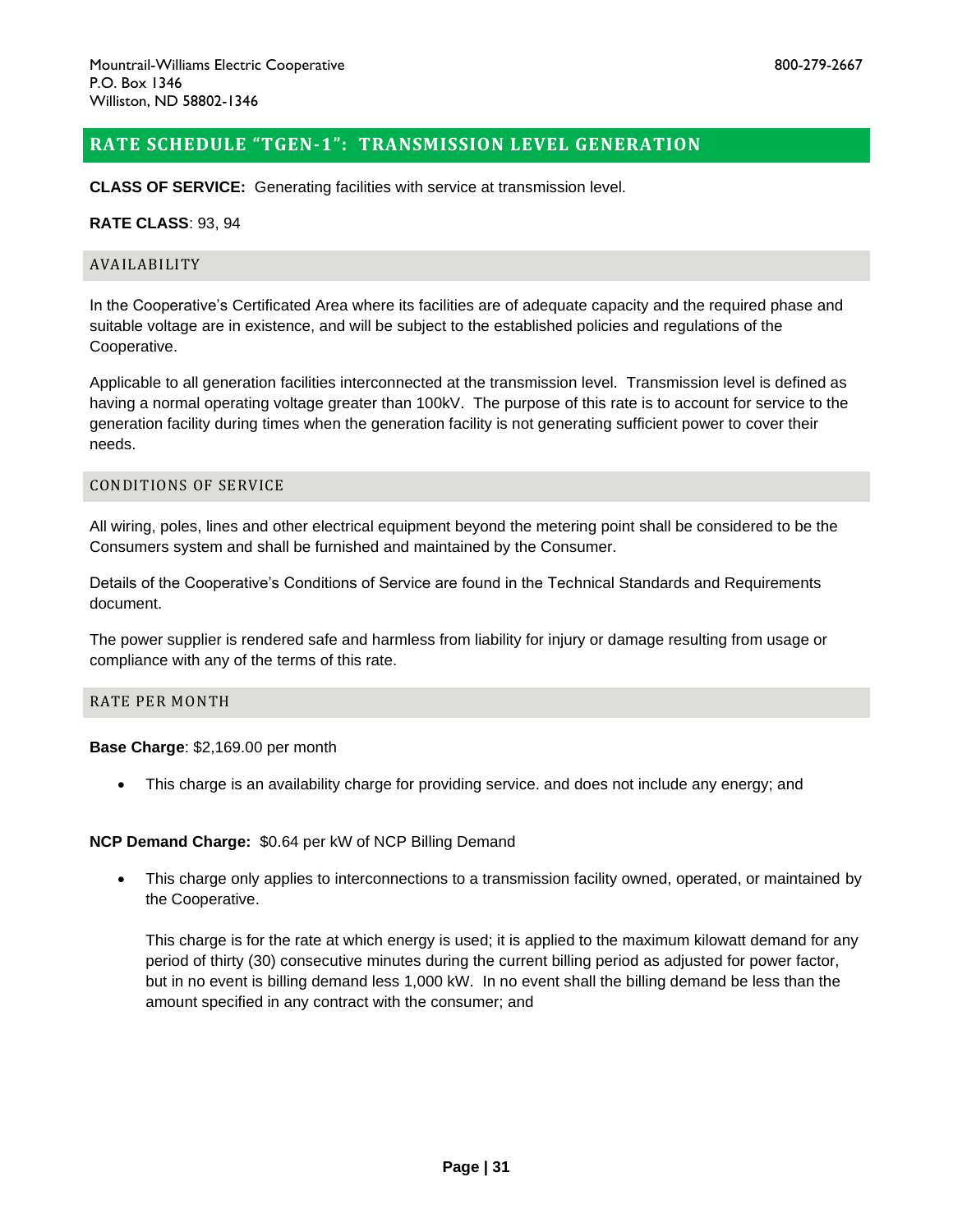# **Power Cost:**

• The cost of power to serve the consumer including but not limited to capacity, delivery, ancillary, energy, fuel, and support charges for the billing period plus adjustments applied to the current monthly billing to account for differences in actual purchased electricity costs billed in previous periods. The power cost will be calculated using the billing units defined in the same manner as defined in the Wholesale rate to the Cooperative including any ratchet provisions in the wholesale rate. The consumer's billing units for power cost may be adjusted for line losses, as determined by the Cooperative, to calculate the consumer's power cost at the wholesale supplier's metering point to the Cooperative.

**Taxes:** All metered kilowatt hours at \$0.00082 per KWH

• Taxes in effect for the power supplier on an average unit of energy charge. The tax rate will be updated annually.

# AID TO CONSTRUCTION

If applicable, an Aid to Construction charge will be assessed according to the Line Extension Policy.

# PAYMENT TERMS AND CONDITIONS

The above rate is net and due on or before the delinquent date printed on the current months billing, plus taxes. Payments to be made and service will be provided in accordance with applicable policies adopted by the Board of Directors.

# RATE ADJUSTMENTS

Rate adjustments, upward or downward, reflecting power costs, tax changes, changing economic conditions, and other costs will be made by the Board of Directors to keep the Cooperative in a sound financial condition.

This rate schedule supersedes rate schedules dated prior to 1/1/2021.

Effective Date: 1/1/2021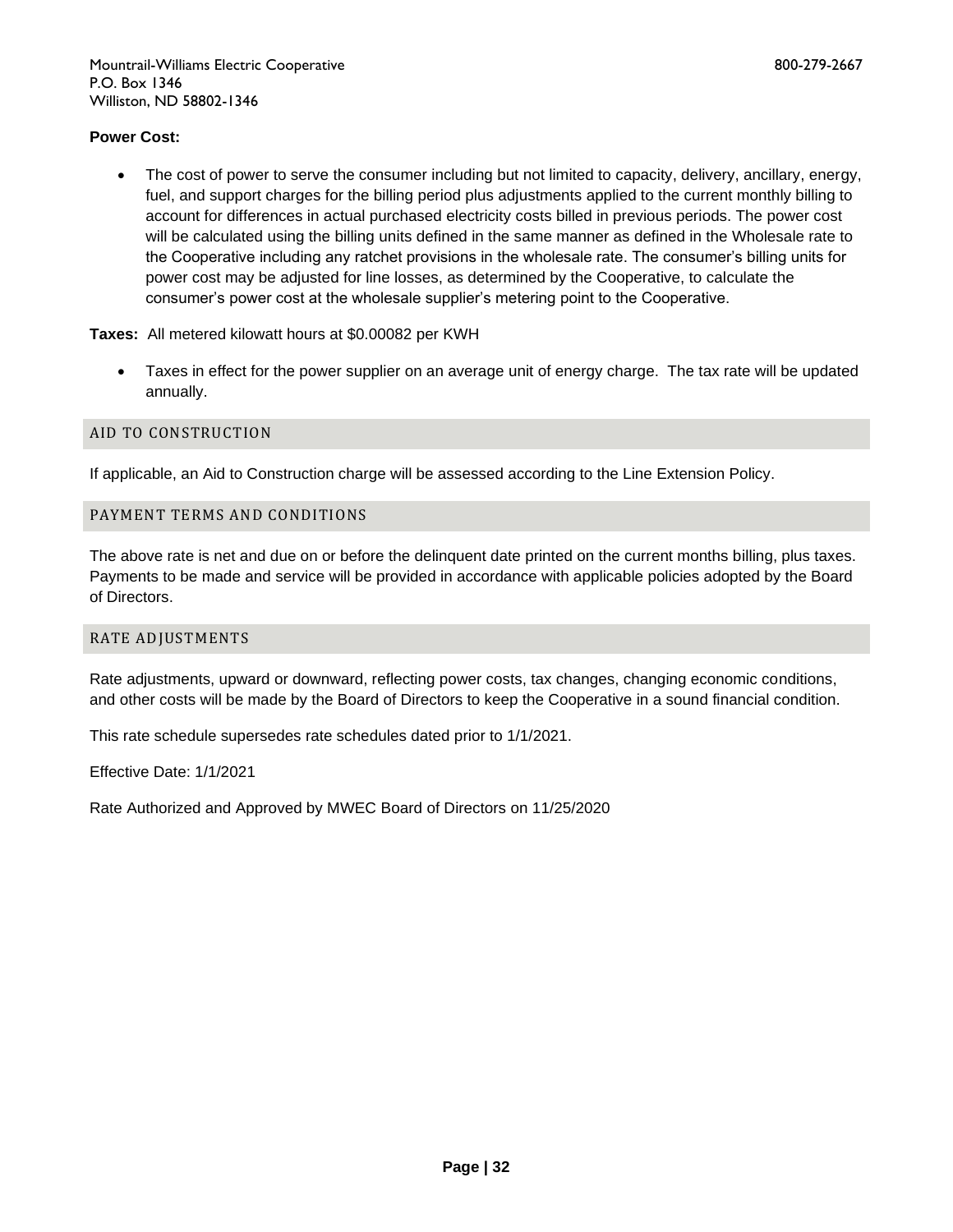# <span id="page-32-0"></span>**RATE SCHEDULE "DG-1": DISTRIBUTED GENERATION**

## **CLASS OF SERVICE:** Small Distributed Generation.

## **RATE CLASS:** 69

#### AVAILABILITY

In the Cooperative's Certificated Area where its facilities are of adequate capacity and the required phase and suitable voltage are in existence and are adjacent to the premises served, subject to the established rules and regulations of the Cooperative and the contract conditions.

Applicable to owners of small power production facilities of 50 kilowatts (kW) or less who are retail Consumers and who enter into a written contract with the Cooperative with respect to such service. Service shall be supplied at one point of delivery where part or all of the electrical requirements of the Consumer can be supplied from a source or sources, owned by the Consumer, and where such sources are connected for parallel operation of the Consumer's system with the system of the Cooperative. Consumer sources may include but are not limited to windmills, water wheels, solar conversion, batteries, and geothermal devices.

#### CONDITIONS OF SERVICE

All wiring, poles, lines and other electrical equipment beyond the metering point shall be considered to be the Consumer's system and shall be furnished and maintained by the Consumer. In the event the requested generation capacity exceeds the Consumer service drop capacity, an upgrade of the service drop capacity will be required at the expense of the Consumer.

Details of the Cooperative's Conditions of Service are found in the Technical Standards and Requirements document.

The power supplier is rendered safe and harmless from liability for injury or damage resulting from usage or compliance with any of the terms of this rate.

This rate is not compatible with any other rate which is dependent on the use of sub-metering.

#### CHARACTER OF SERVICE

Alternating current 60 Hertz, 120/240, 120/208, 240/480, 277/480-volt combination single and three phase.

# RATE PER MONTH

# **Rates for Sales to Consumer:**

Power and energy delivered to the Consumer at the same location shall be billed on the appropriate rate schedule for the class of Consumer served where such rate schedule is the one for which Consumer qualifies without consideration of the generation facility. All sales of electric service to Consumer by Cooperative shall be metered separately from energy purchased by Cooperative through a bi-directional meter.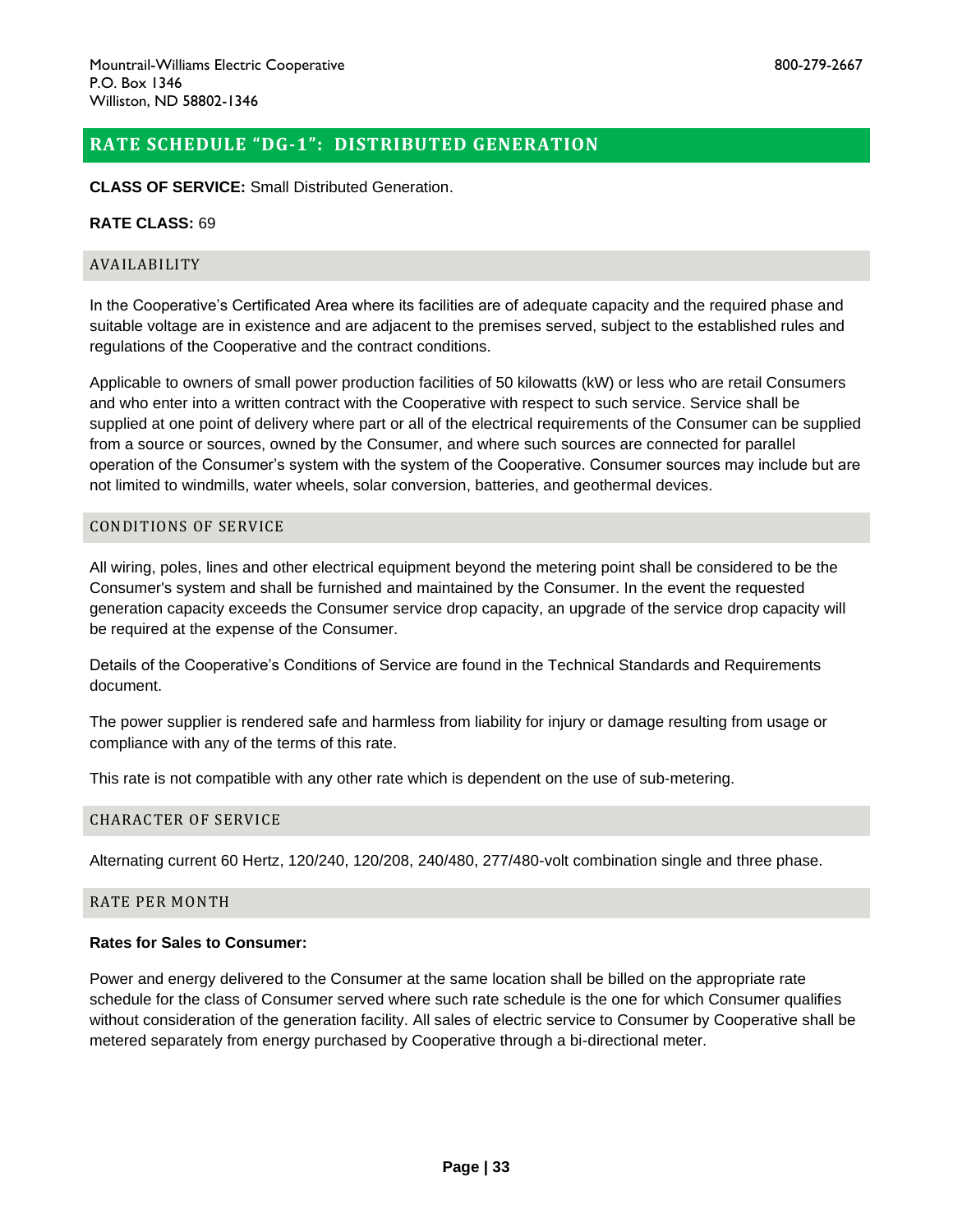Consumer may sell all or a portion of the energy produced by its distributed generation system to the Cooperative or use all or a portion of the distributed energy to meet its own electric requirements. All purchases of electricity by Cooperative from Consumer shall be metered separately from energy sold to Consumer through a bi-directional meter. The Cooperative will compensate the Consumer for any excess energy produced at the Cooperative's Avoided Cost.

# **Avoided Cost:**

The Avoided Cost shall be defined as the average annual wholesale fuel and energy costs per kWh energy purchased from the Cooperative's wholesale power supplier during the previous calendar year.

| <b>Avoided Cost</b> | \$0.0573 / kWh |
|---------------------|----------------|
|---------------------|----------------|

# **Administrative Charge:**

An administrative charge shall be applied to all distributed generation facility accounts.

| <b>Administrative Charge</b> | \$10.00 / Month |
|------------------------------|-----------------|
|------------------------------|-----------------|

# AID TO CONSUTRUCTION

If applicable, an Aid to Construction charge will be assessed according to the Line Extension Policy.

# PAYMENT TERMS AND CONDITIONS

The above rate is net and due on or before the delinquent date printed on the current months billing, plus taxes. Payments to be made and service will be provided in accordance with applicable policies adopted by the Board of Directors.

#### RATE ADJUSTMENTS

Rate adjustments, upward or downward, reflecting power costs, tax changes, changing economic conditions and other costs will be made by the Board of Directors to keep the Cooperative in a sound financial condition.

This rate schedule supersedes rate schedules dated prior to 4/1/2022.

Effective Date: 4/1/2022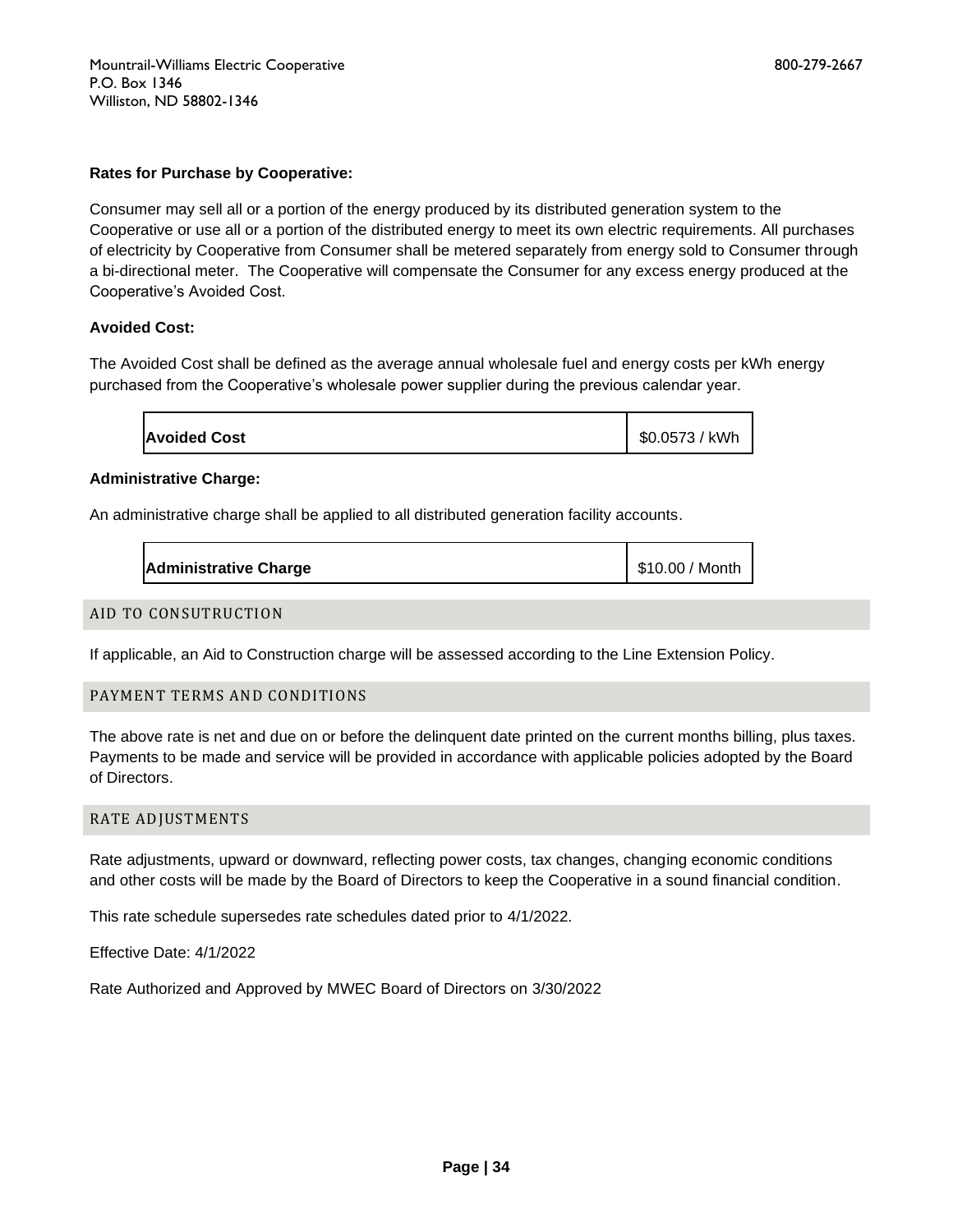# <span id="page-34-0"></span>**RATE SCHEDULE "MUNI-1": MUNICIPAL**

**CLASS OF SERVICE:** General Service for Municipal Electric Service.

## **RATE CLASS:** 440, 450, 470, 483

#### AVAILABILITY

Available for all metered lighting and power requirements for public buildings or locations supported by public tax levies, and for which the city is liable for payment, in all municipalities served where the Cooperative is operating under a municipal franchise or permit.

This rate excludes public recreation and airport facilities and is subject to the established policies and regulations of the Cooperative.

# CONDITIONS OF SERVICE

All wiring, poles, lines and other electrical equipment beyond the metering point shall be considered to be the Consumer's system and shall be furnished and maintained by the Consumer.

Details of the Cooperative's Conditions of Service are found in the Technical Standards and Requirements document.

The power supply is rendered safe and harmless from liability for injury or damage resulting from usage or compliance with any of the terms of this rate.

#### CHARACTER OF SERVICE

Alternating current 60 Hertz, 120/240, 120/208, 240/480, 277/480-volt combination single phase.

RATE PER MONTH

**City Base Charge**: \$9.00 per meter

**Energy Charge**: 4.5 cents per KWH

#### MINIMUM MONTHLY CHARGE

Minimum monthly charge under the above rate shall be the base charge plus required additional capacity charge and/or aid to construction facility charge.

#### CAPACITY CHARGE

If the initially requested transformer KVA capacity is to be changed by request, the consumer agrees to pay the cost for labor and overhead expenses for the new facilities (transformers and metering) unless it is determined by the Cooperative that it is feasible to leave the existing transformers and facilities in place.